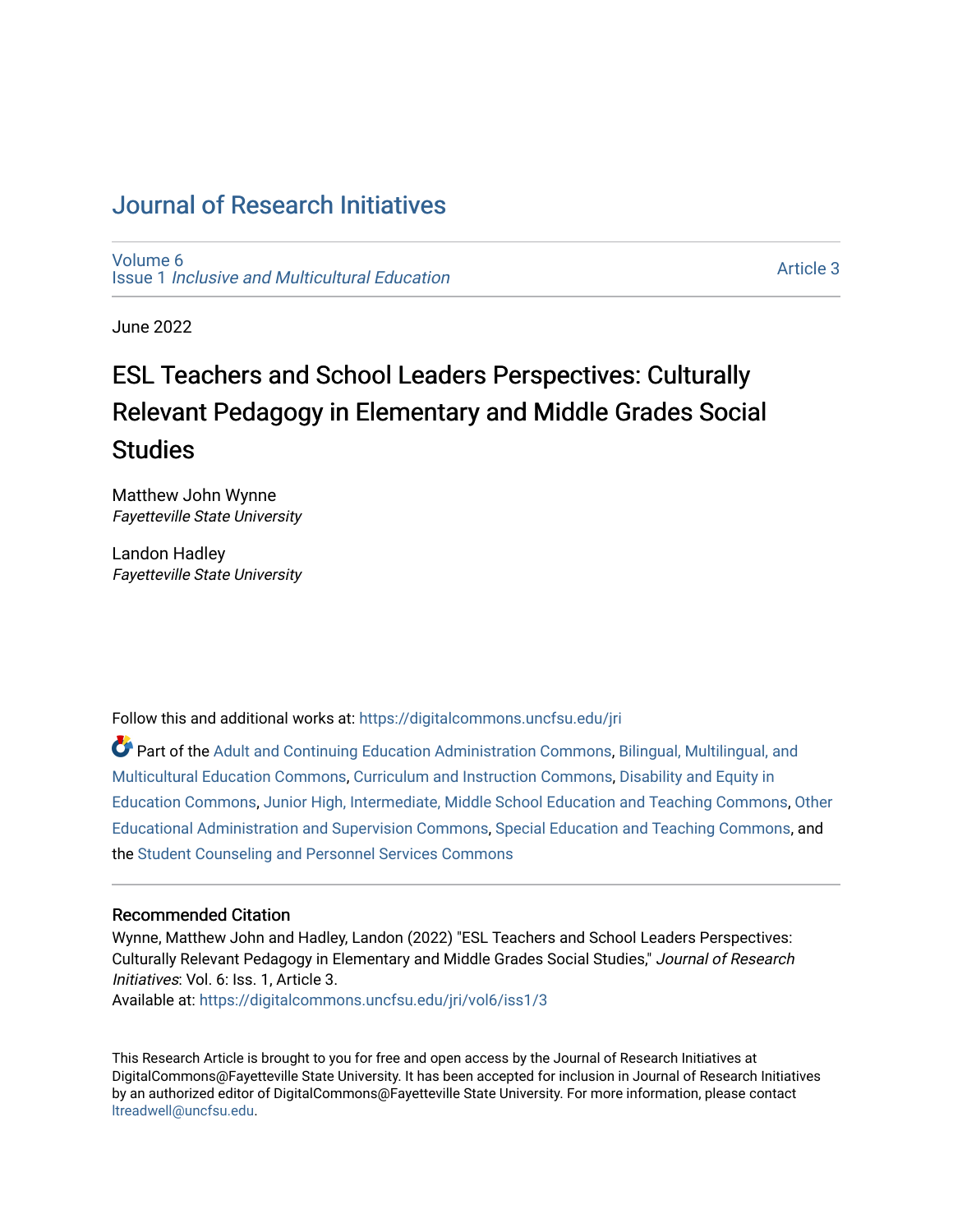# ESL Teachers and School Leaders Perspectives: Culturally Relevant Pedagogy in Elementary and Middle Grades Social Studies

# About the Author(s)

Dr. Matthew John Wynne, is a doctoral graduate of Fayetteville State University who has served as an adjunct lecturer in the Department of Middle Grades, Secondary, and Specialized Subjects. In addition, he has over 11 years experience working the public school as middle school social studies teacher, department chair, and professional development facilitator. Lastly, Dr. Wynne is a Fulbright scholar and travels abroad facilitating research and instruction to English language learners.

# Keywords

ESL

# Cover Page Footnote

ESL Teachers and School Leaders Perspectives: Culturally Relevant Pedagogy in Elementary and Middle Grades Social Studies Dr. Matthew J. Wynne, College of Education, Fayetteville State University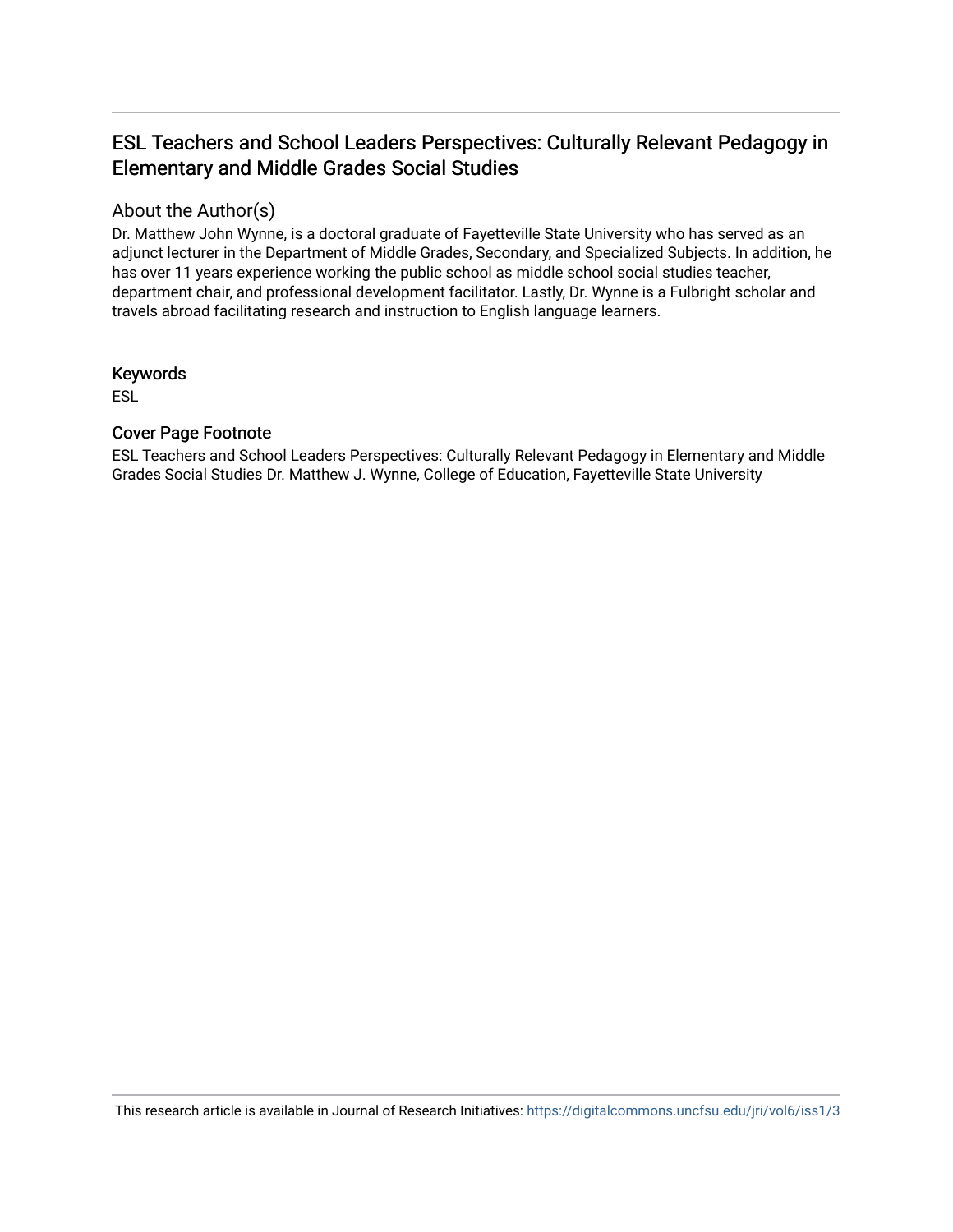

# **ESL Teachers and School Leaders Perspectives: Culturally Relevant Pedagogy inElementary and Middle Grades Social Studies**

Matthew John Wynne, Fayetteville State University Landon Hadley, Fayetteville State University

#### **Abstract**

The American public education system is undergoing significant changes. This is regarding what students should be learning and how teachers should deliver quality instruction. English language learners (ELLs) are a group that demands time, attention, and special consideration. This is due to their increasing population in public schools and their low academic performance when compared to their native English-speaking students (Samson & Collins, 2012). English language learners are one of the fastest- growing student populations in the United States, with over 4.6 million students as of 2015 (McFarland et al., 2017). This qualitative with a narrative inquiry approach aimed to explore ESL teachers' and school leaders' perspectives of culturally relevant pedagogy.This study sought to answer the following guiding research question: What are ESL teachers' and school leaders' perspectives of best practices for creating a culturally responsive and inclusive curriculum to find relevant connections among English language learners in K-8 social studies? This method allowed for stories to be gathered through many different forms of data, such as interviews, observations, and documents.

Participants shared personal experiences in their profession as an ESL teacher or school leader found in single or multiple episodes and private situations. Interviewing was the primary method of data collection. Each interview was digitally recorded and transcribedby a third party. The research question was answered through a series of open-ended interview questions. Coding and theming analysis were used to determine commonalitiesamong participant responses. Overwhelming, 21 of 24 participants in this study communicated that cultural and language barriers are the greatest challenges in providinginstruction for English language learners. In addition, over 21 of 24 participants in this study indicated that culturally responsive teaching as a best practice towards meeting the needs of English language learners in K-8 social studies content. Findings indicated that there is a need for ESL teachers and school leaders to receive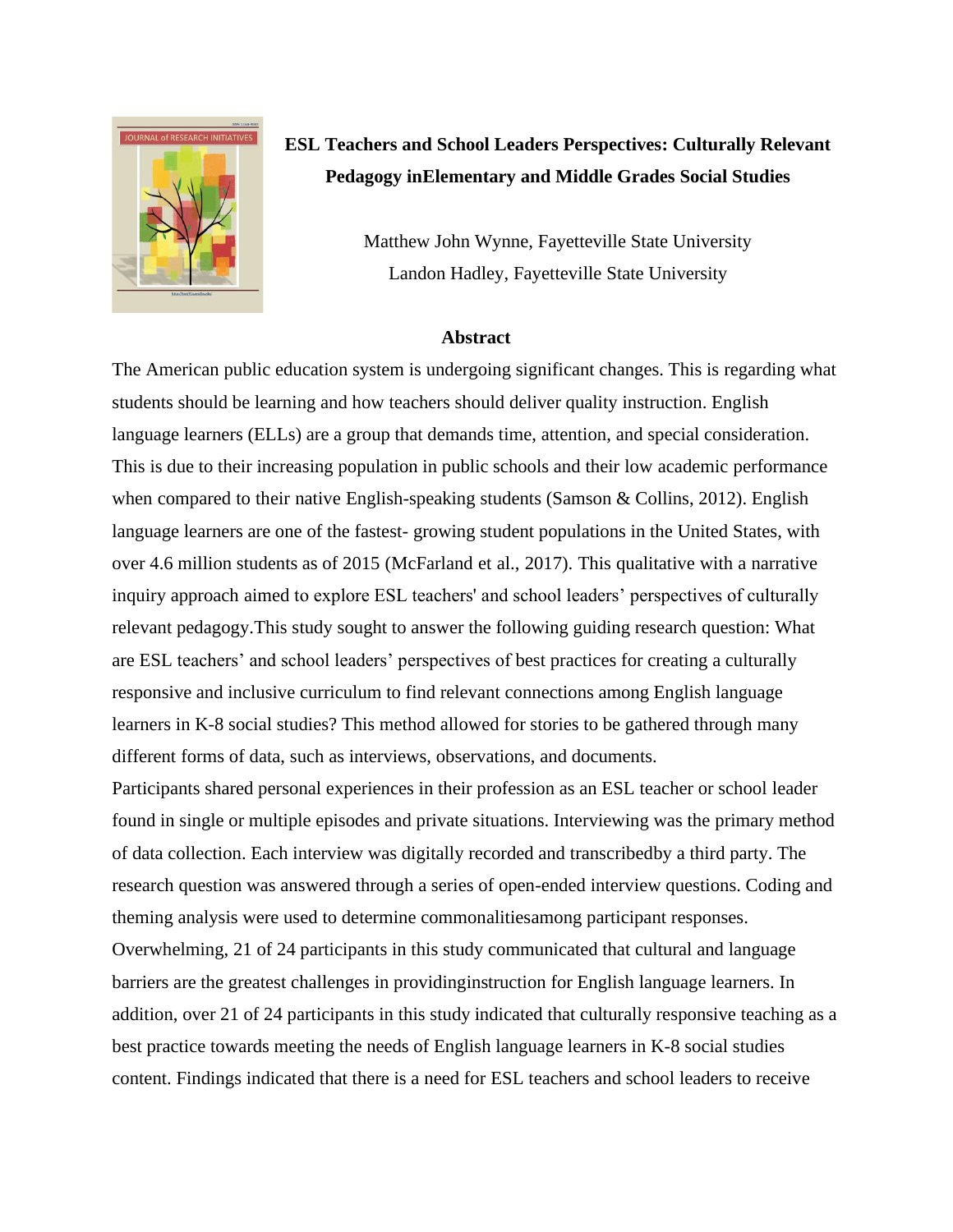more quality research- based professional development and support. In addition, a need to implement culturally relevant pedagogy within instruction of social studies. This is to meet the needs of English language learners.

#### **Introduction**

The United States in many areas have adopted and implemented Common Core State Standards for grade levels K-12 public schools. These revisions to educational policies and legislation are reflective of the priorities established by the United States Department of Education during the Obama administration for *Race to the Top,* and the reauthorization of *No Child Left Behind*, now known as Every *Student Succeeds Acts* (ESSA). These revisions have consisted of the following: (1) adoption of new standards and assessments to prepare students with college and career readiness skills, (2) creation of a system to measure student growth and success allowing teachers and principals information to assist with improving instruction, (3) recruitment, development, compensation, and retention of effective educators, and (4) the establishment of strategies to turnaround of low performing schools.

Samson and Collins (2012) emphasized that there would be assessments for Local Education Agencies (LEAs). This is to seek to improve academic performance for English language learners as to whether teachers are committed to leaving no child behind. These revisions would grant opportunities for implementing initiatives to address educational needs for at-risk students. Unfortunately, researchers have questioned whether teachers are prepared to effectively address the needs of a culturally diverse population within classroom settings and environments (Heafner & Plaisance, 2016). Therefore, the purpose of this study was to discover ESL teachers and school leaders' perspectives in meeting the needs of English language learners in elementary and middle grades social studies.

## **Literature Review**

Research has found that more than half of social studies teachers have ELLs in their classes (Jimenez-Silva, Hinde, & Hernandez, 2013); however, it also tells us that social studies teachers report feeling unprepared to teach ELLs (Cho & Reich, 2008; O'Brien, 2009, 2011). Social studies within the national education policy context remain absent (Yoder, Kibler, & van Hover, 2016). There are not clear or consistent mandates that provide the level of financial support and guidance for social studies content for educators working with ELLs (Heafner & Plaisance, 2016). No Child Left Behind (2002) legislation, Race to the Top (United States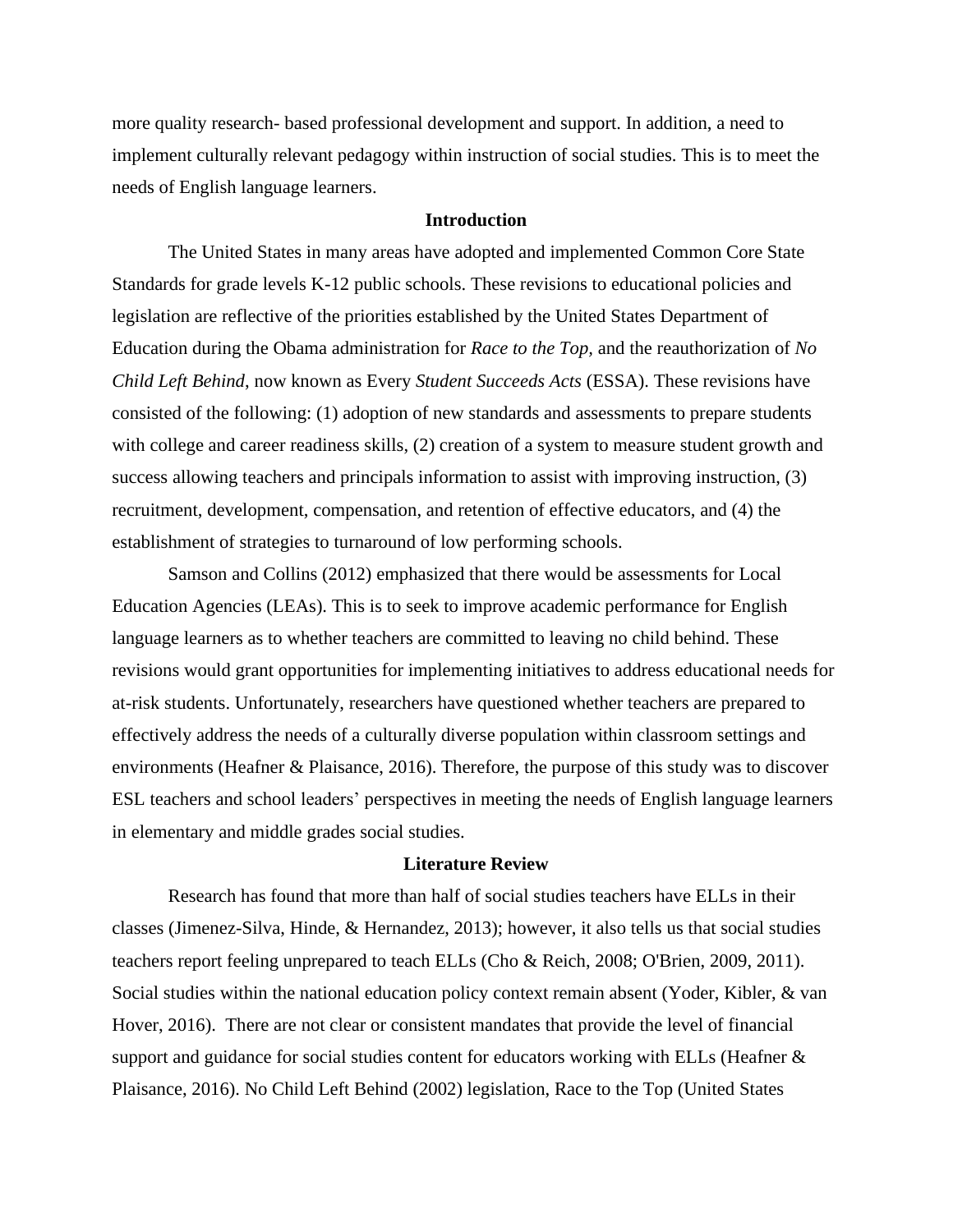Department of Education, 2009), and the more recent Common Core State Standards movement do not single out social studies in the same manner as math, reading, English language arts, and science. STEM incentives solidify notions of sacred content and reinforce the elusive status for social studies.

Even though efforts have been made by national social studies organizations to elevate the discipline's standing, state, and local priorities are driven by formalized policies and funding directives. Amidst an entrenched testing culture and the prevalence of associated remediation demands, trends suggest that non-tested subjects compete for importance,scramble for instructional time, and are forced to grapple with secondary status (Fitchett & Heafner, 2010; Lazarin, 2014). Thus, non-tested subjects, like social studies, are often relegated to the sidelines of the elementary school curriculum (An, 2009; VanFossen, 2005; Wills & Sandholtz, 2009). The marginalization and absence of social studies instruction is particularly problematic for English language learners in American schools. English language learners often lack "a working knowledge of American culture that can serve as a schema for new social learning" (Cruz & Thornton, 2013, p. 3). Therefore, this makes the opportunity to gain experience social studies more crucial. Social studies as a content area has the distinct purpose of developing wellinformed, active, responsible, critical thinking, and engaged citizens. It ensures that students are well versed in discipline literacies, academic language, and unique ways of knowing.

According to the National Council for the Social Studies, (2013) it is evident that college, career, and civic life readiness are the cornerstone of social studies curricula. This represents goals that are equally important to English language learners. Socials studies content focuses on "democratic values and their importance for personal, social, and civic decision making" (McGuire, 2007, p. 621). Yet, educational policies and associated accountability pressures, which encompasses teacher training and textbooks, have shifted the balance from civic and citizenship preparation to an academically narrow curriculum (Levine, Lopez, & Marcelo, 2008). Furthermore, the absence of social studies instruction for a growing ELL population poses serious concerns considering research examining the relationship between social studies instructional and political behaviors, such as electoral engagement and civic participation, among older immigrant youth (Callahan, Muller, & Schiller, 2008, 2010, & Yoder, Kibler, & van Hover, 2016).

English language learners' perspectives of social studies are affected by their cultural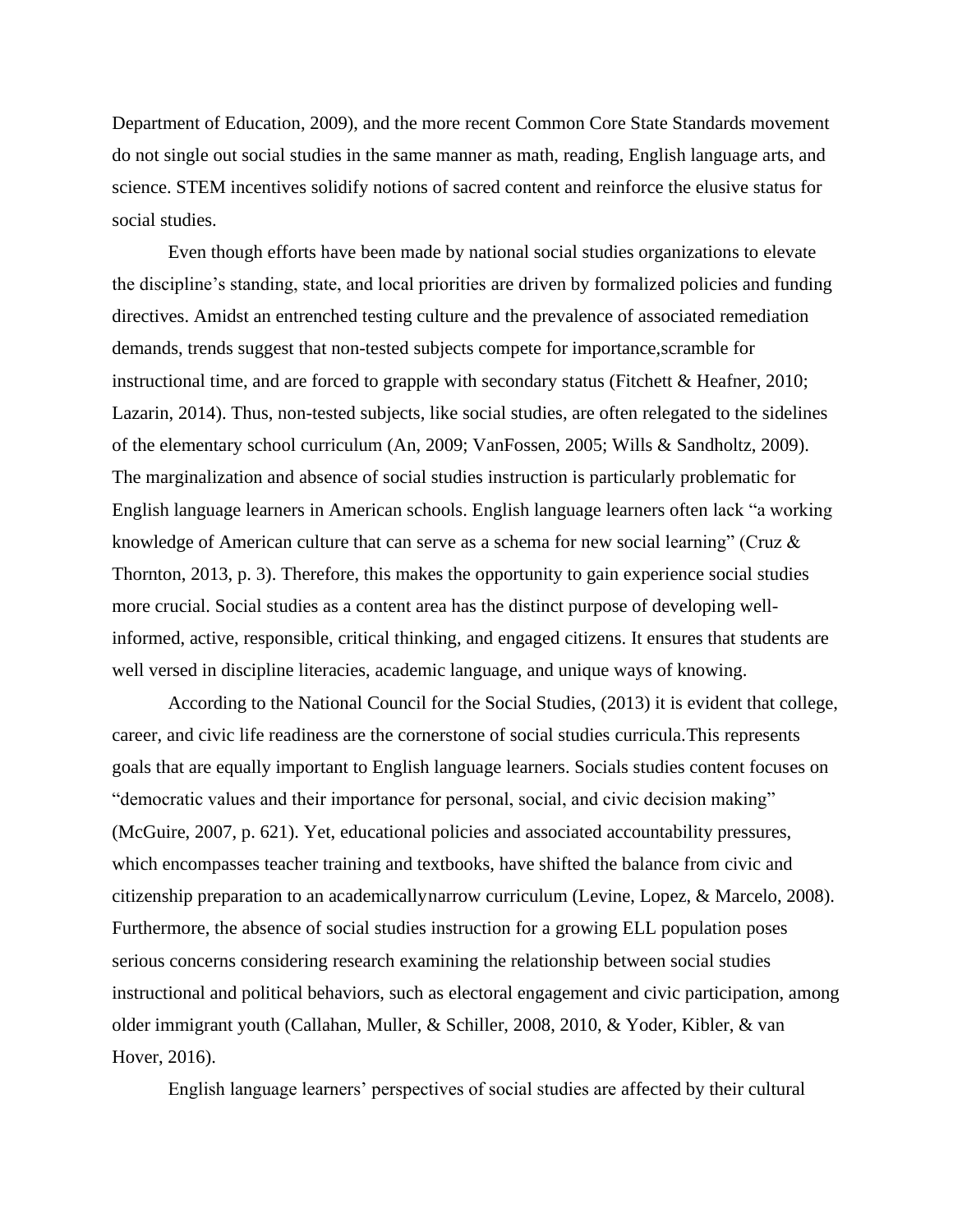contexts. Almarza (2001) investigated the perspectives and understanding of United States' history among Mexican American middle school students in Nebraska. Almarza (2001)similarly contended that the teaching and learning of history did not take place in a vacuum. There were multiple and competing contexts that impacted how teachers facilitated instruction and what students' cultures and thoughts about the content and instruction of social studies (Heafner & Plaisance, 2016 & Alamarza, 2001). In comparison, a study was conducted by Compton (2018) six teachers who participated in the survey of their personal experiences with instructing ELLs in their classroom. This study thoroughly examined the literature on policy, programming, and culturally responsive teaching and how these may influence achievement in the mainstream classroom for ELLs. The cross-analysis of the survey and interview data uncovered responses related to the themes: inclusion, instructional practice, support, and access to culturally responsive teaching. This study concludes by providing implications for schools, classrooms, and teachers on how to create an inclusive learning environment through the effective mainstreaming of English language learners that acknowledges the experiences and culture of each student (Compton, 2018).

In their meta-synthesis of effective teaching practices for English language learners, Téllez and Waxman (2006) identify "building on prior knowledge" whereby "teachers work to connect students' lives to school themes" as an effective "instructional orientation" (p. 245). Likewise, Janzen (2008) concludes her review of the literature on teaching ELLs by stating: "there is a consensus that who students are must be acknowledged and valued in effective teaching practice" (pp. 1030-1031). Such understandings map onto Grant's (2003) notions of ambitious teaching and learning in social studies classrooms, as well as literature from the fieldof multicultural education (e.g., Banks & Nguyen, 2008; Gay, 2000; Ladson-Billings, 1995; Nieto, 2013). In sum, culturally responsive instruction provides an important approach throughwhich to make connections for ELLs given the "differences in students' linguistic, cultural, and experiential backgrounds" (Lee, 2010, p. 453).

Culturally relevant pedagogy (Gay, 2010; Ladson-Billings, 1995; Lee, 2010) originated from research facilitated on the educational disparities of racial minority students in American public schools. Culturally relevant pedagogues argued for the importance of inclusive education to make social studies learning experience more relevant and meaningful to those students. This is defined as an instructional approach to recognize, tap into, and build on those students' home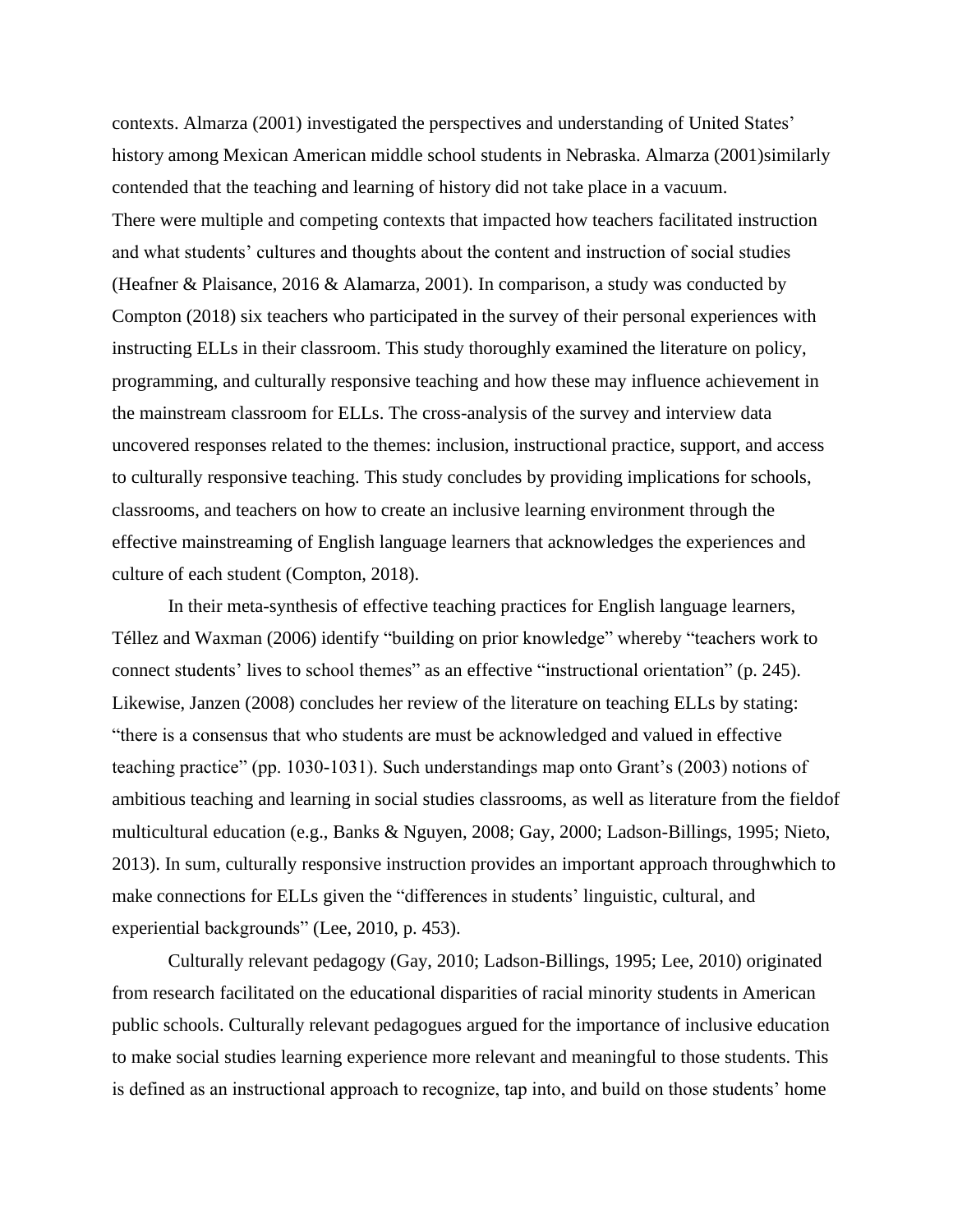cultural knowledge. This encompasses prior learning, and familiar points of reference. Culturally relevant pedagogy is delineated by three major teaching applications: (1) teachers' investigation of students' prior knowledge, (2) teachers' recognition and inclusion of students' prior knowledge and voices in their curriculum and instruction; and (3) teachers' adjustment made during the teaching process to engage and motivate students to participate in the learning process (Ladson-Billings, 1995). Research findings have shown that when ESL teachers and public-school leaders utilize culturally relevant pedagogy, students respond positively and engage actively in the learning process (Choi, 2013; Irizarry, 2007; Ladson-Billings, 1995; Moll, Amanti, Neff, & Gonzalez, 1992; Nuri-Robins, Lindsey, Lindsey, & Terrell, 2012; Ramirez & Jaffee, 2016).

In addition, the linguistically responsive teaching research literature overlaps and complements the culturally relevant pedagogy research in a significant and meaningful way. There is an increasing number of English language learners entering public schools (NCES, 2019). Culturally relevant pedagogy has expanded its application to educating English language learners to enhance their academic achievement (An, 2009; Choi, 2013; Duff, 2001; Irizarry, 2007; Ramirez & Jaffee, 2016; Szpara & Ahmad, 2007). Based on the principles, processes of second language acquisition (SLA) and effective ESL teaching best practices, scholars in this line of research have identified major aspects of effective social studies instruction for English language learners (Cruz & Thornton, 2009; Cummins, 1986; Jaffee, 2016; Lucas & Villegas, 2010).

English language learners face additional challenges in social studies classes. Not only are English language learners home cultures and life experiences often not shared by ESL teachers and school leaders, but also what they are asked to read, write, and discuss is routinely foreign to them (Jaffee, 2016). Even at times, instruction or teaching styles may go against English language learners' previous cultural beliefs, traditions, and expectations (Compton, 2018). Furthermore, their limited English proficiency places them at a disadvantage when compared to their native English-speaking peers. Thus, this compounds the challenges English language learners face in their social studies learning (Cruz & Thornton, 2013; Cummins, 1986; Duff, 2001; Jaffee, 2016; Lucas & Villegas, 2010).

Researchers have identified the following objectives of culturally relevant pedagogy and responsive linguistic teaching: (1) sends a clear message that what English language learners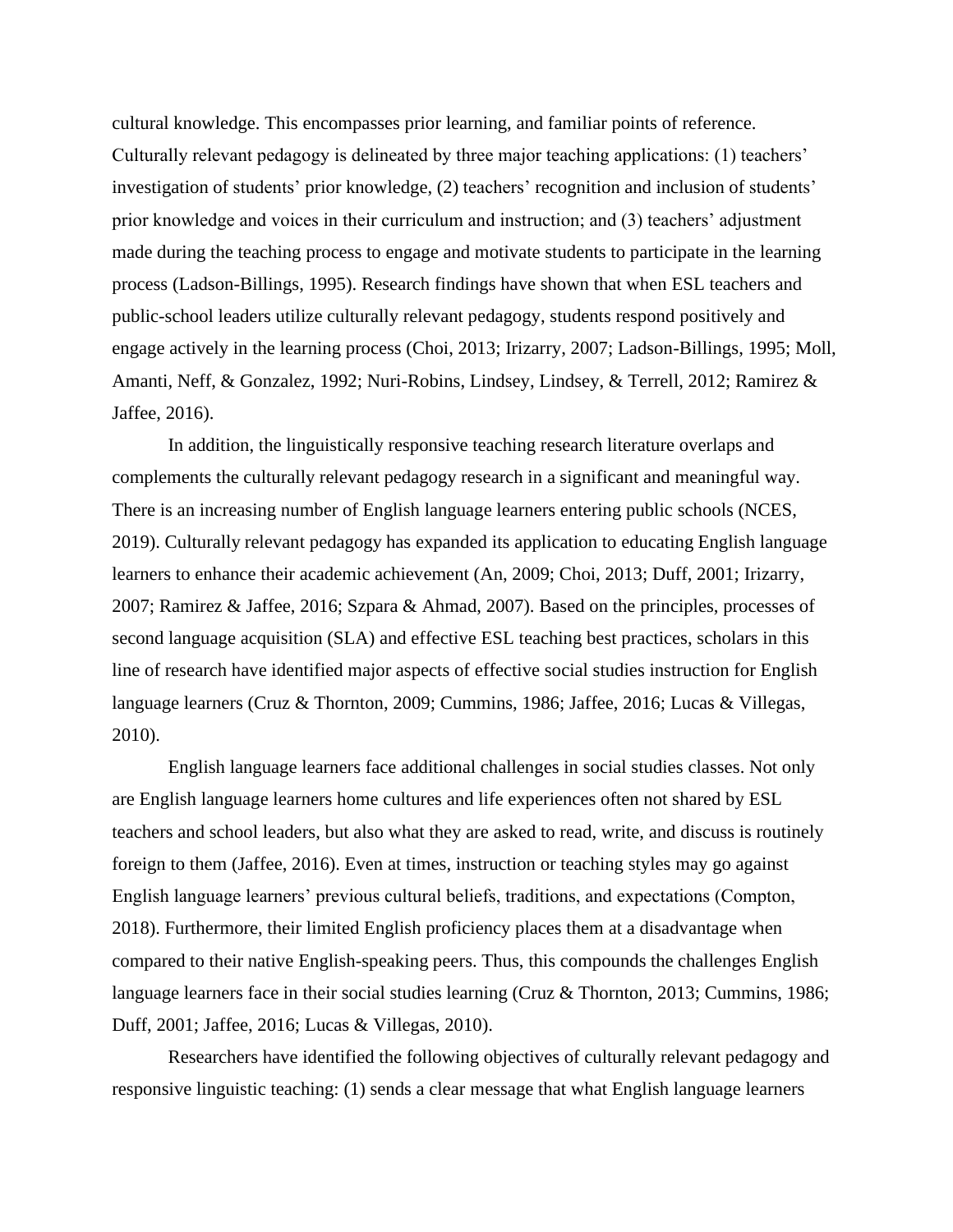bring to the social studies class is not only a valid but an important resource for learning, (2) provides language support and being knowledgeable about those students' second language developmental stages, characteristics, and needs, (3) builds disciplinary language and literacy skills into the lesson by explicitly teaching the languagefunctions, vocabulary, discourse patterns used in the social studies texts, (4) taps into English language learners native language, culture, literacy skills, and styles of learning and allows English language learners to use their native language when they are limited in using English to express their intelligence and thoughts, (5) teachers learning about English language learners cultural backgrounds and culturally familiar referents and uses them to bridge the social studies content presented in class, and (6) uses comparisons and contrasts to analyze different historical narratives, perspectives and enrich the social studies curriculum and develop critical learners (Choi, 2013; Irizarry, 2007; Ladson-Billings, 1995; Moll, Amanti, Neff, & Gonzalez, 1992; Nuri-Robins, Lindsey, Lindsey, & Terrell, 2012; Ramirez & Jaffee, 2016). Social studies as a content area that heavily relies on literacy skills, which has its own unique linguistic features thatdo not often appear in other subject areas (Fang, Schleppegrell, & Cox, 2006).

ESL pedagogy practices that exclusively rely on the English teachers or the ESL teachers outside of the social studies classroom may not provide enough academic assistance in social studies. Focusing on the academic language is shown by research as an effective pedagogy to educate English language learners in content area classrooms (World-class Instructional Design and Assessment, 2012). Teaching academic language strategies aims to unite content learning and literacy development (World-class Instructional Design and Assessment, 2012). By focusing on academic language through language analysis questions and activities, ESL teachers can help students to gain a deeper understanding of the content. The focus on academic language focused approach does not decrease the linguistic complexity of texts, nor does it decrease cognitive demands involved in the content learning (World-class Instructional Design and Assessment, 2012).

On the contrary, it provides a linguistic scaffolding for the purpose of content mastery. Academic language-focused strategies and approaches go beyond vocabulary instruction. They focus on the syntactic, semantic, and functional discourse levels of the text (Heritage, Walqui, & Linquanti, 2015). ESL teachers and school leaders are encouraged to work with language experts to design language-focused activities to enhance English language learners reading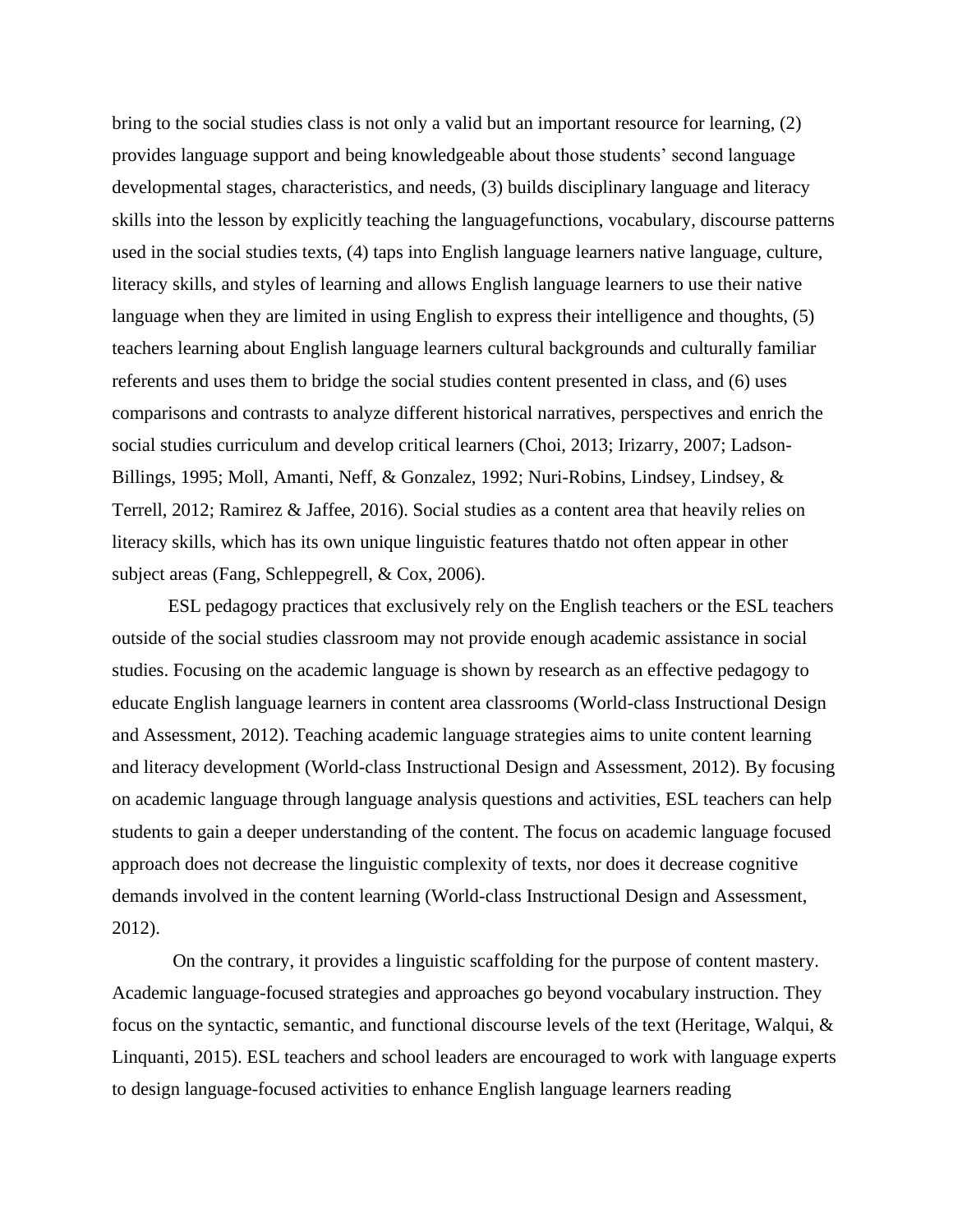comprehension and language development (World-class Instructional Design and Assessment, 2012).

The rationale of this study was to contribute to the knowledge base on the teaching and learning of K-8 social studies among culturally and linguistically diverse students, most notably English language learners. The need for empirical research that bridges the fields of social studies education, and second language acquisition has been well documented (Amaral & Garrison, 2007; Janzen, 2008; O'Brien, 2012; Yoder et al., 2016). The perspectives of ESL teachers and school leaders are particularly needed, given the evidence that these students struggle in comprehending the traditional historical and civic narrative of progress and freedom (Almarza, 2001; Busey, 2013; Cho, 2011; Epstein, 2000, 2009; Peck, 2010) and the lived experience of immigration impacts student perspectives in this content (An, 2009; Cho, 2011; Levy, 2014; Peck, 2010).

Few studies have examined the experiences and perspectives of ESL teachers and school leaders establishing educational environments for the purpose of ensuring English language learners are performing successfully in K-8 social studies content. As such, the present study has the potential to contribute to the theoretical understanding of how the interplay between language and identity may impact the learning of history among culturally and linguistically diverse student populations.

This encompassed examining strategies and best practices to better ensure the academic growth of English language learners in social studies. Theresponses from teachers and school leaders evaluating their perspectives with English language learners pertaining to classroom cultural components may aid them in providing more conducivelearning environments for these students. The findings from this study can offer meaningful data to educational practitioners for professional development, resources, and support needed for English language learners within elementary and middle public schools.

#### **Research Question**

What are ESL teachers and school leaders' attitudes toward their professional development and educational resources to meet the linguistic and cultural educational needs of English language learners in K-8 social studies?

## **Method**

A qualitative methodology using a narrative inquiry approach was selected for the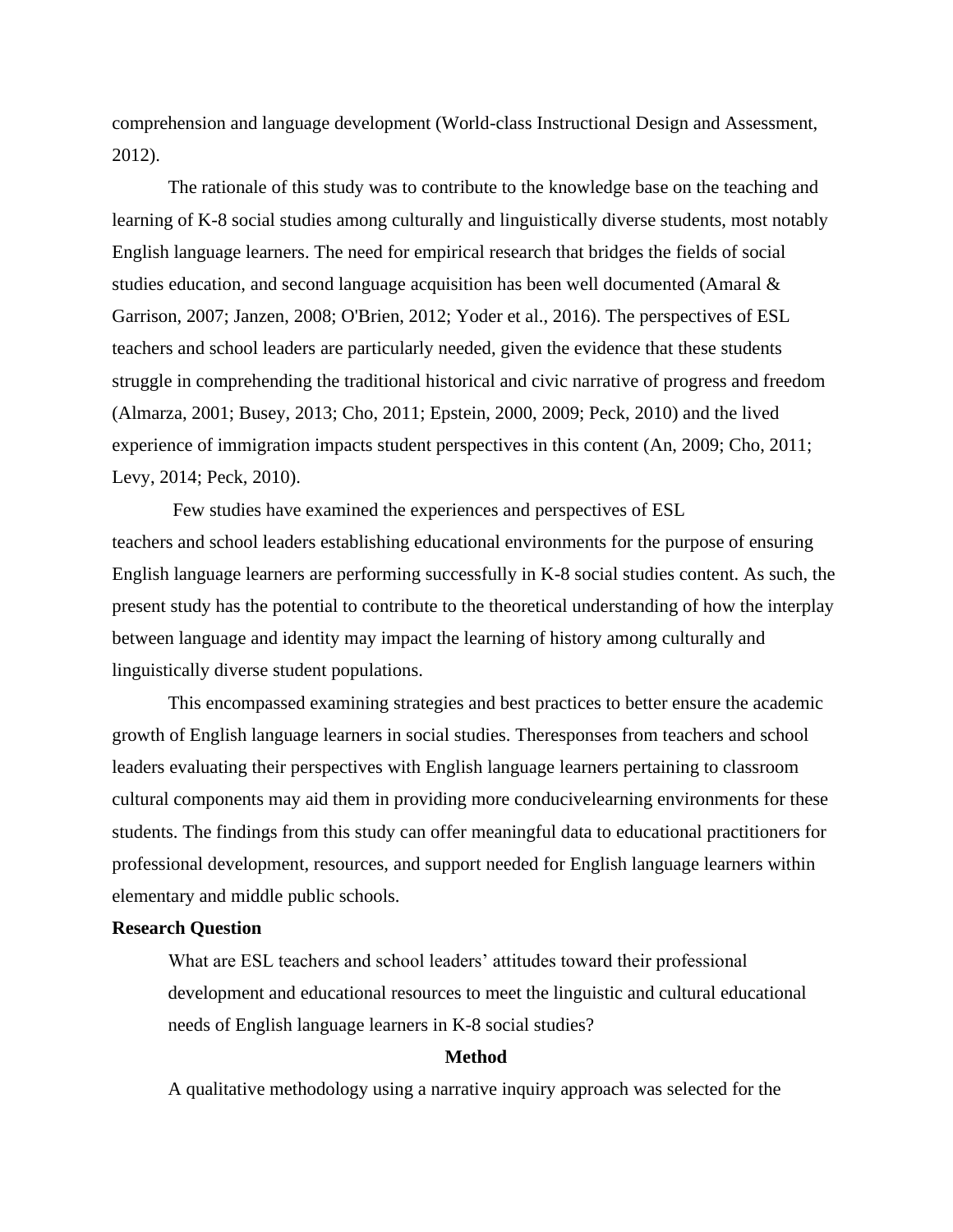research design. In qualitative inquiry, the research is based upon real-world observations, emerging from the interplay of the researcher's experiences, tactic theories, diverse interests in practice, and developing scholarly interests (Creswell & Poth, 2018). Anchored with a background in education and a desire to grasp an understanding of how ESL teachers and public schools perceive preparing students in elementary and middle grades social studies content, the researcher concluded that a qualitative method was most suitable. Through narrative research inquiry, this study explored individuals' experiences to understand how they shed light on the identities of their perspectives of their roles as ESL teachers and public-school leaders. This method allowed for stories to be gathered through structured interviews. Participants shared personal experiences in their profession as an ESL teacher or public-school leaders found in single or multiple episodes and private situations (Creswell & Poth, 2018).

#### **Participants**

The target population consisted of ESL teachers, instructional coaches, administrators, assistant principals, principals, and department coordinators from the Sandhills region of the state of North Carolina. There were two specific standards for the school districts to be considered. Firstly, the instructional and administrative staff must have worked and engaged with English language learners in a public-school setting. Secondly, since the primary objective of thisstudy was to illuminate the ESL teachers and public-school leaders' perspectives of K-8 social studies, it was imperative for the school district to represent a variety of districts with a high concentration of students who were classified as English language learners. Likewise, the criteriato select participants was twofold. Inasmuch as the state of North Carolina requires teachers and public-school leaders to hold a teaching license for this study, it was important that participants began their careers in the district with classroom instruction. Additionally, it was required for them to have or presently be providing support for English language learners. Not only do these criteria parallel that of the researcher, but it also afforded an opportunity for the participants to collectively have a variety of diverse interactions and experiences within the same region.

Purposeful sampling was utilized to select participants for this qualitative study. The rationale related to purposeful sampling is to significantly increase the measure of understanding of the phenomenon (Onwuegbuzie & Leech, 2007). The inclusion criteria for this study consisted of teachers and school leaders of ESL students in K-8 public school districts that represent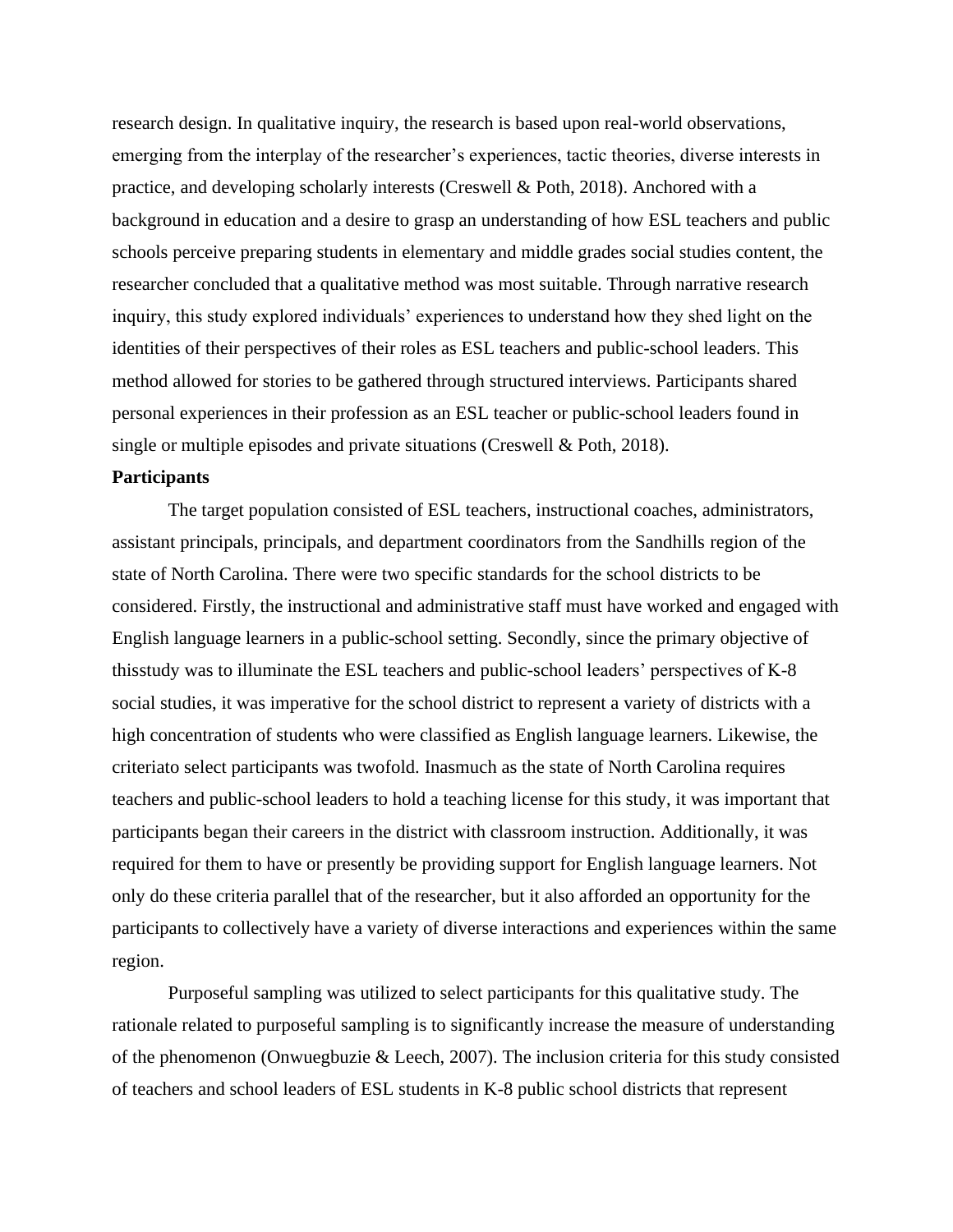diverse cultures, ethnicities, and levels of experience with the public school system. This technique was adopted as it sufficiently addressed and aligned with the research questions, literature review, time frame of the study, and availability of resources. The researcher determined a sample size of24 participants was sufficient to meet this objective.

#### **Data Collection Procedures**

Research interviews served as the main source of data collection for this qualitative study. Semi-structured, open-ended interviews are the most utilized data collection method for qualitative research (Creswell & Poth, 2018). All participants were employed in public school districts located in the Sandhills region of North Carolina. The researcher traveled to each school district to facilitate and record interviews. All interviews were conducted live and in person. Each participant was interviewed one time, and the interview lasted approximately 30 to 45 minutes. The interviews were recorded using a transcription program in its entirety. The interviewer then carefully assigned the following predetermined codes to participant transcripts: Participants 1-24. The researcher collaborated with another education professional to determine the accuracy of the transcribed answers by comparing audio recordings to written transcripts. This was done to ensure an accurate analysis of the transcripts and to reduce researcher bias. The transcriptions were sent to each participant for review to ensure member checking protocol was followed (Birt, Scott, Cavers, Campbell, & Walter, 2016). The researcher, when appropriate, chose to restate questions and summarize answers during each interview to maintain flow and consistency (Noble & Smith, 2015).

#### **Data Analysis**

All interviews were pre-scheduled with each ESL teachers and school leaders. Several data collection techniques were utilized. These techniques included: the perceptions gathered from the interviews, the consent form from each school district, and the participant's demographic information consisting of questions within a questionnaire. All interviews were recorded, and the participants were informed of this fact through letter and email. This process allowed the researcher to obtain additional information. Member checking was conducted through email, allowing participants to confirm or dispute recorded information. Participants were notified that they had the right to decline to participate at any time during the interview process.

The following steps were utilized in conducting this study: (1) this study utilized a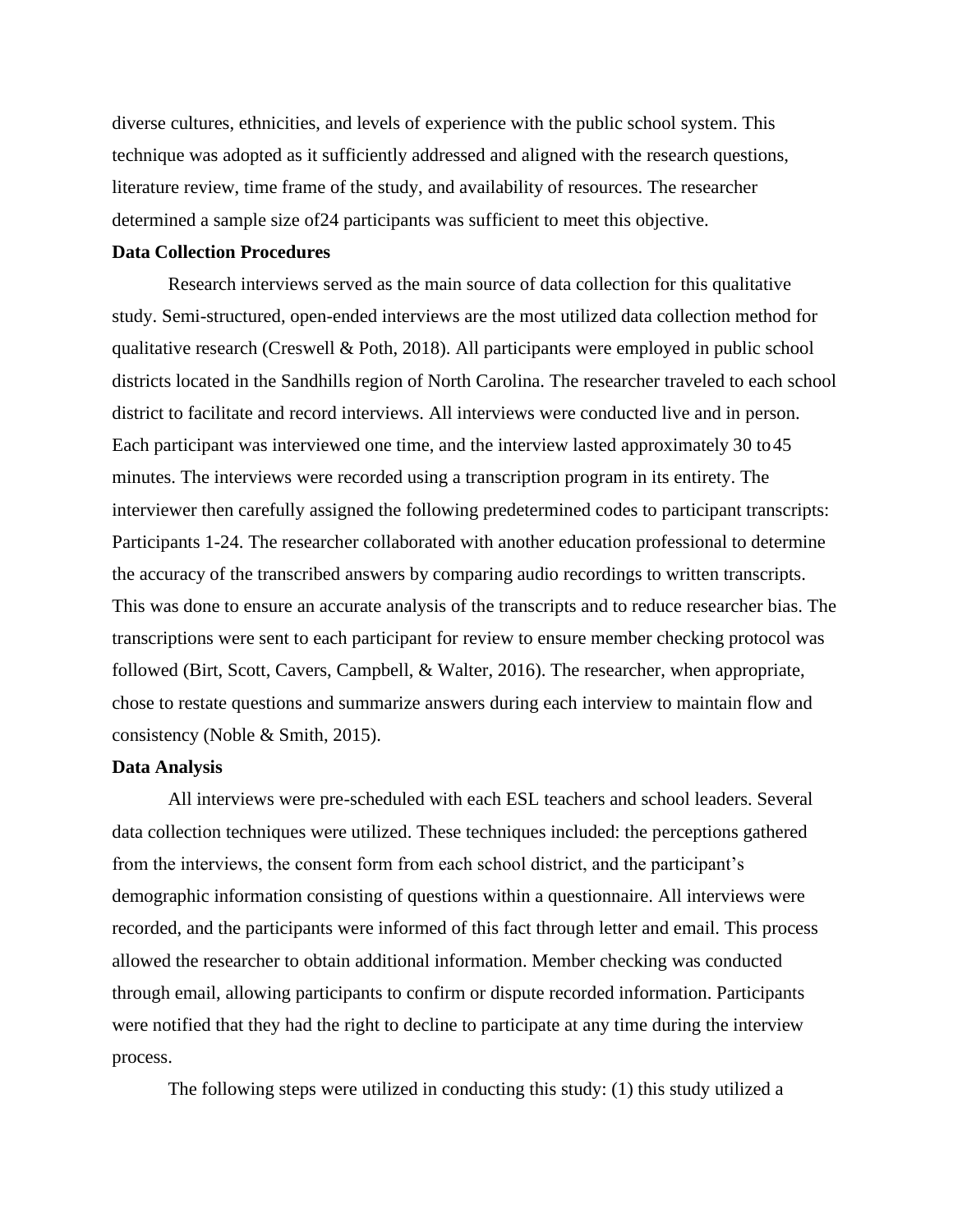qualitative research design, (2) the researcher obtained permission to facilitate research protocol, (3) the researcher sent letters and emails to inviting ESL teachers and school leaders to participate in the study, (4) after agreeing to participate in the research study, the researcher emailed the consent letter, purpose of the study, and research questions to those who agreed to participate, (5) the researcher contacted each participant to schedule a time to be interviewed face to face and confirmed via email response, (6) the researcher will email the interview questions for the convenience of each participant, (7) participants were asked to email the demographic information before the scheduled interview, (8) each face-to-face interview was audio recorded and took approximately 45-60 minutes to complete, (9) all participants were asked to respond to the open-ended interview questions, (10) the researcher communicated in a room alone while interviewing participants, (11) participants' narrative responses were transcribed into textual data and (12) after completion of the textual data, the researcher emailed participants their responses to check for accuracy in interpretation of perspectives.

Rich, thick, and detailed descriptions of the summaries were coded using content and thematic analysis based of the literature and guided by the theoretical framework. Content analysis is viewed as a subjective interpretation of various classifications that identify relationships and patterns in the data (Hsieh  $\&$  Shannon, 2005). Special attention was specifically assigned to various key words and concepts that were then arranged according to categories (Hsieh & Shannon, 2005). Thematic analysis further examined these categories for emergent themes (Vaismoradi, Turnunen, & Bondas, 2013). Once emergent themes were identified, the text was then uploaded into a software program designed to manage and organize qualitative data (QRS International, 2017).

#### **Validation and Evaluation/Credibility and Trustworthiness**

It is clear one should be able to demonstrate that their study measures what it is designed to measure (Bashir, Afzal, & Azeem, 2008; Carcary, 2009; Creswell & Miller, 2000). This aspect is known as validity and reliability. Bashir et al. (2008) defined this process as, "The extent to which the data is plausible, credible, and trustworthy" (p. 44). Three measures were adopted to ensure credibility and trustworthiness. Firstly, method used was data triangulation (Carcary, 2009; Lietz & Zayas, 2010). This method converged data across the different sources, which supported the emergent themes and to corroborated experiences (Carcary, 2009; Shenton, 2004). Secondly, the strategy that was employed to ensure validity was member checking.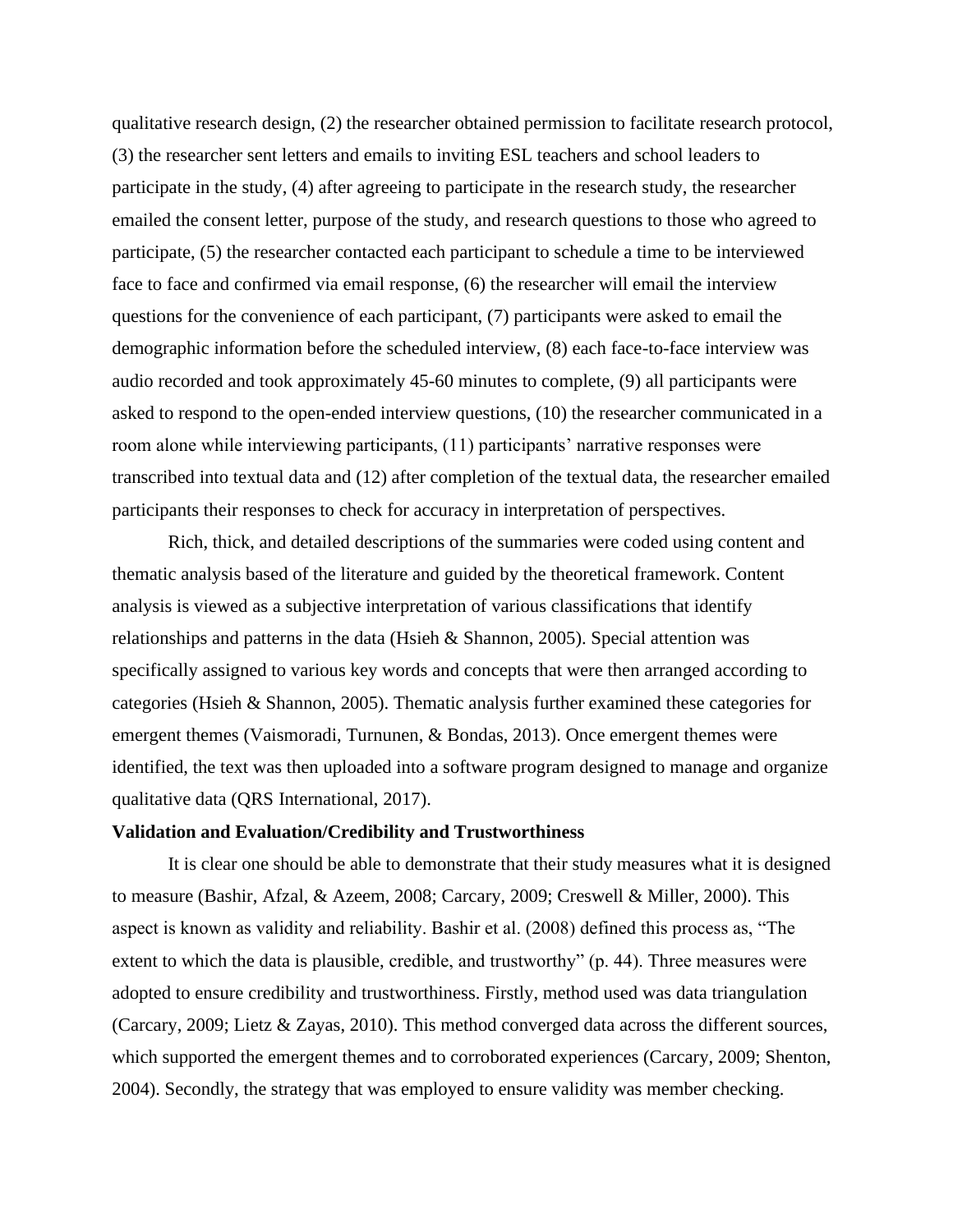Accurate representation in the transcription of the study participant's words was integral to the authentic data analysis (Creswell & Miller, 2000). Lastly, the self-disclosure of researcher bias was employed as an acceptable method to ensure credibility and trustworthiness (Creswell & Poth, 2018; Maxwell, 2008; Fossey et al., 2002; Ponterotto, 2005).

#### **Results and Discussion**

This qualitative study was conducted with 24 participants consisting of ESL teachers and public-school leaders in four selected school districts in North Carolina. These educators and leaders representing diverse genders, cultures, ethnicities, and levels of experience with the public school system. In addition, these ESL teachers and school leaders work collaboratively together with English language learners. The participants shared their unified perspectives of working with English language learners in elementary and middle grades settings.

#### **Cultural and Language Barriers**

Most participants in this study communicated that cultural and language barriersare the greatest challenges in providing instruction for English language learners. ESL teachers and school leaders stated that often these challenges are reciprocal for educators, administrators, students, and families of these learners. Many respondents communicated that this challenge correlates with their achievement and often biases that have been projected on English language learners.

#### **Participant 1**

And, and having a buddy, but, um, they do not ... sometimes they do not understand ... to me, they do not understand some of the, um ... regarding culture, like, just the ... the routines and day to day things that happen, cause ... because they may be different where they are from.

# **Participant 2**

Sure. Um, well you know there is not a lot we try and bring in, you know, materials that, that are inter- are of interest to the kids. That fit the kids needs and, and there may not necessarily be that mindset of, let us try and bring in something that gonna fit these ELL students. Um, a- and so we need to be cognizant of bringing that in and that also then makes their, their culture more mainstream to other students as well.

## **Participant 3**

Well, there are so many kinds of languages and barriers, for example, this past year we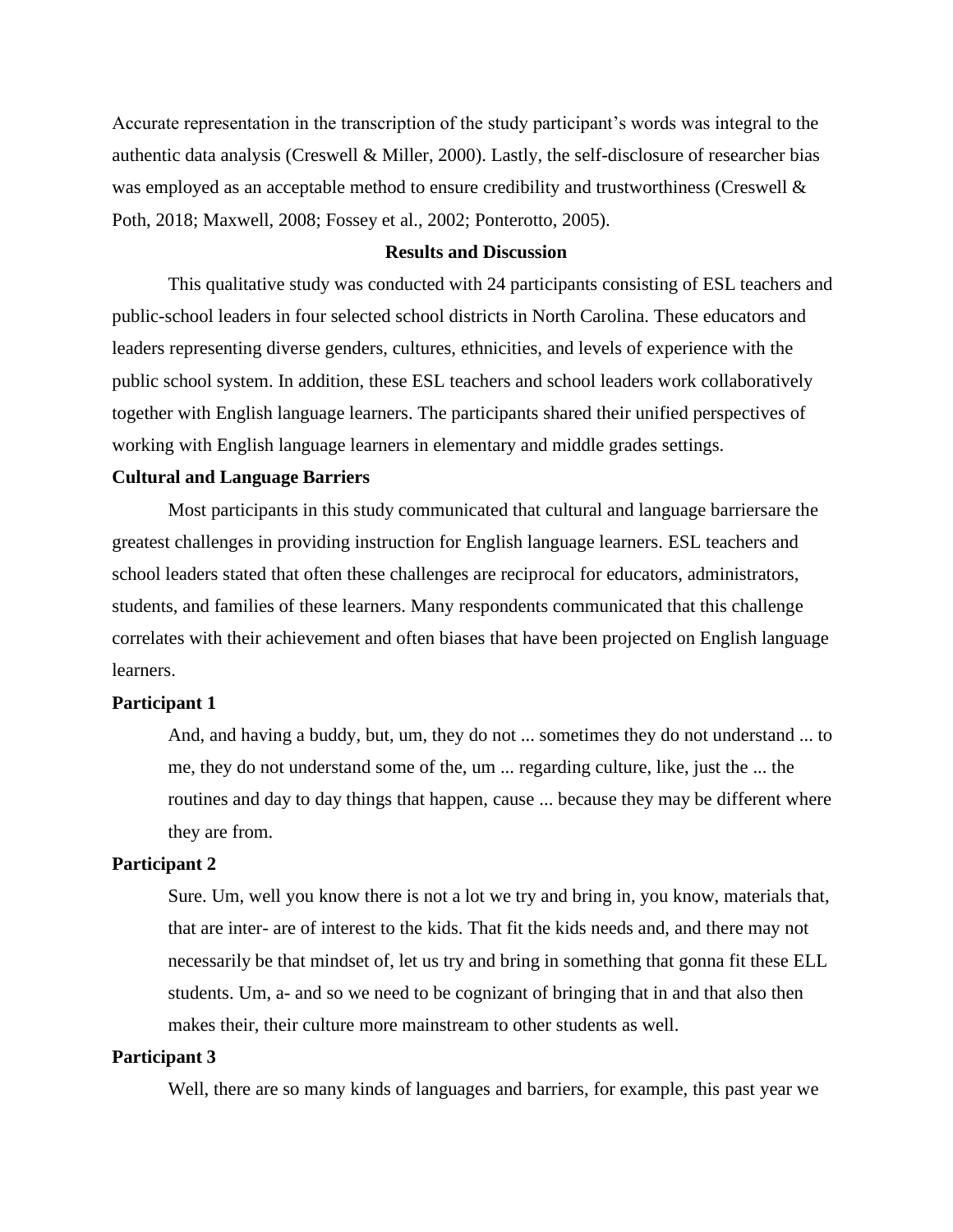had students from the Middle East and the boys in the classroom were very domineering and would almost put down the girls in that setting. And so, um (Teacher S) really worked hard with those students because you know they have that cultural background where girls are not equal to the males. And so, she had to really work hard with those boys to see that this is America, and this is how we handle it here and this is what is acceptable. Umm, so there is just a lot of different challenges culturally that you are gonna find even with certain Hispanic... Umm you know all Hispanics are not the same, you have got Mexicans, you've got Puerto Ricans, you've got Cubans, you've got people from Spain, Brazil, you've got lots of difference cultures of Spanish-speaking people and their cultures are very different. And so, a lot of times you know people will assume that just because you speak Spanish, you must be Mexican, you must like tacos, or you must love this. So, it is very offensive you know to Puerto Ricans to say that to them about Mexican culture because it is very different. So, umm some of the culture barriers are as simple as food. Some of them are as simple as umm…. facial expressions and looking you in the eye when you talk. A lot of times you are taught not supposed to look people in the eyes. Umm so, it is just a lot of different things culturally that you must make sure that they understand as they are coming into this new environment.

#### **Participant 4**

They may not understand our culture. They are coming from different countries; their culture might be ... our culture might be strange to them. Some of our mannerisms and how we interact with one another could be very strange, and even some of the content that they are learning could be challenging to them as well, especially when they do not have that knowledge of the English language. That makes it hard for them to grasp some of the cultures and some of the concepts they are being taught.

A vast majority of participants in this study stated that cultural and language barriers was the main unique challenge in teaching English language learners. ESL teachers and school leaders in this study believed cultural and language barriers was a major hindranceand obstacle for them in working with English language learners in elementary and middle school settings. This finding supports Zacarian's (2012), study which relayed there are deficiencies in the cultural, linguistic, and background experiences between the ELL population and their facilitators of learning. There includes even a lack of teacher knowledge and competency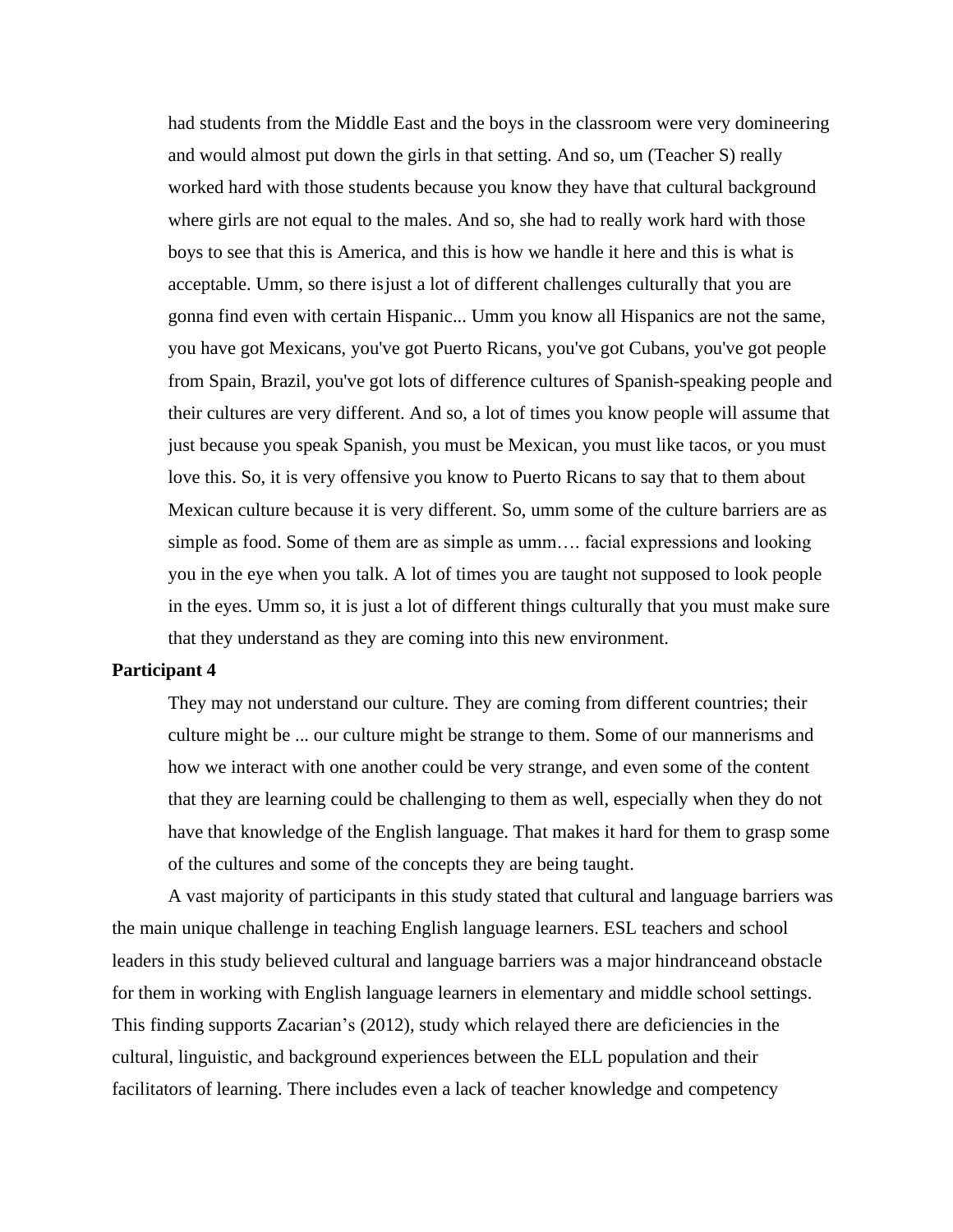regarding pedagogy of English language learners through teacher preparation programs. According to (Jaffee, 2016), not only are English languagelearners home cultures and life experiences often not shared by ESL teachers and school leaders but also what they are asked to read, write, and discuss is routinely foreign to them. Even at times instruction or teaching styles may go against English language learners' previous cultural beliefs, traditions, and expectations. Furthermore, their limitedEnglish proficiency places them at a disadvantage when compared to their native English-speaking peers. Thus, this compounds the challenges English language learners face in their social studies learning (Beck, 2008; Cruz & Thornton, 2013; Cummins, 1986; Duff, 2001; Jaffee, 2016; Lucas & Villegas, 2010).

ESL teachers and school leaders expressed that specifically these barriers are formed due to the lack of training and professional development offered within the school district. Respondents expressed that cultural and language barriers impact their achievement in the mainstream, especially social studies content. Some school leaders expressed even within higher education they receive little to no guidance on how to support the social cultural and linguistic needs of English language learners.

#### **Culturally Responsive Teaching**

Participants in this study indicated that culturally responsive teaching as a best practice towards meeting the needs of English language learners in K-8 social studies content. According to ESL teachers and school leaders, a culturally responsive approach to teaching addresses these learners physically, socially, mentally, and emotionally. ESL teachers and school leaders expressed that this approach has yielded success in the classroom for English language learners. They stressed the importance of this approach through effectiveness in recognizing and acknowledge multiculturalism in developing lessons, units, and curriculum.

## **Participant 2**

Well, I think, um, no matter what our role is in the school, it is important to, tobring in global education to, to the classroom kids. The need to be aware that there is a world outside of their hometown, outside of their home state, and how it is going to affectthem. Um, ESL students, it is important to encourage them to hold onto to their, to their home culture. Um, I know that a lot of times they are being told, youknow, assimilate. Y - you know, they need to assimilate. They need to learn English.

They need to do these things to fit into our culture, but their culture's important too. And I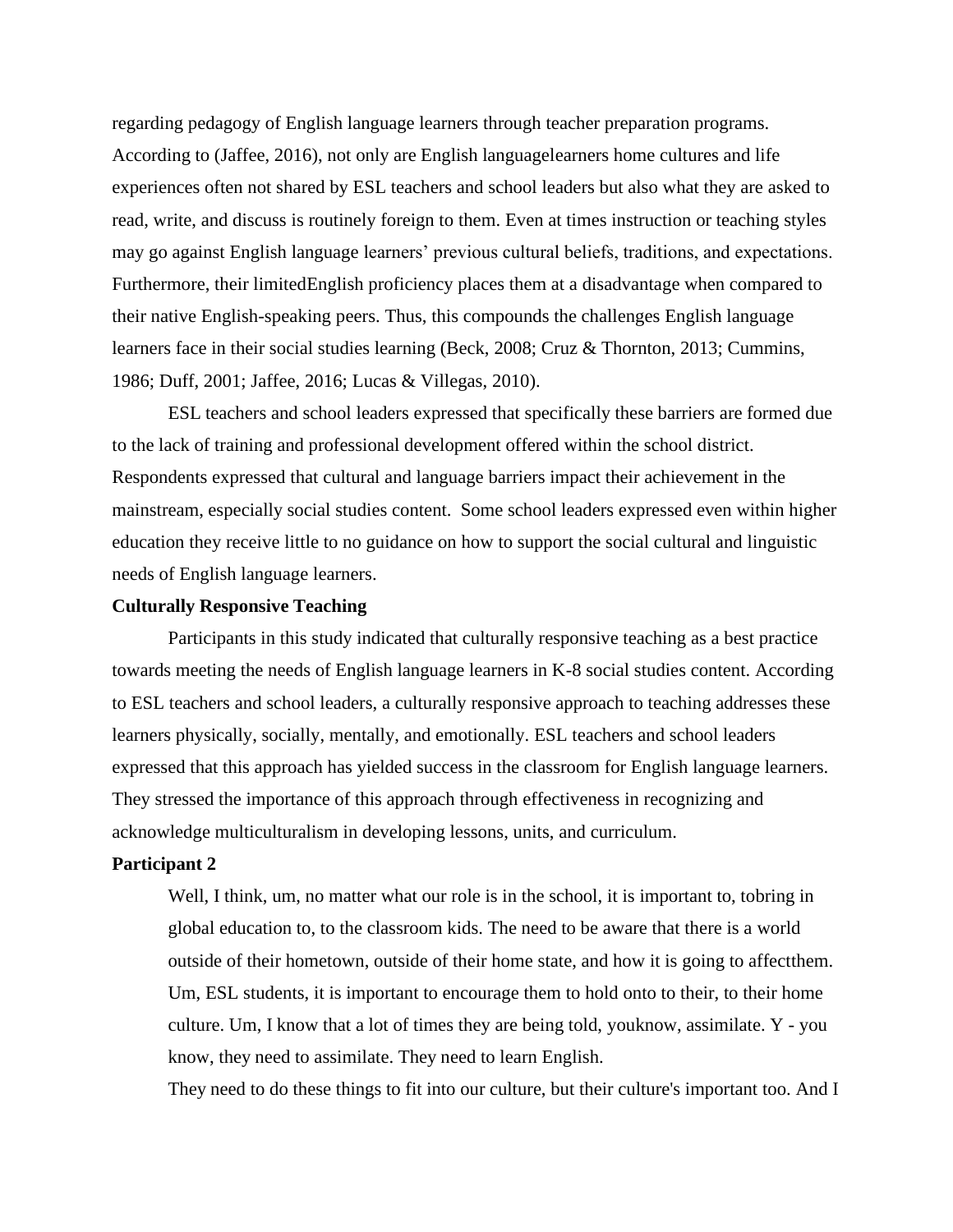think they need that encouragement to keep that. Especially people who- you know, ESL learners that have that, that Spanish language and then can bring the English in to, to be you know, bilingual is so, so marketable and so important in our country today. So, that is important.

#### **Participant 3**

Umm, one of the ways is just by having separate class where they go in, (Teacher S) of course teaches them not just language skills but culture and what is acceptable, you know what is not acceptable. So, we are very fortunate to have (Teacher S). I am sure this new woman's gonna be great but (Teacher S) was one of the best ELL teacherswith which I have worked. She has done a really good job at making sure that students not only understood the language but the culture as well. Just having the class alone is a benefit for them.

#### **Participant 4**

Providing parents with support, the students of course, as well. When they have questions or concerns, I am always trying to find someone who can speak their language. Also support the ESL teacher that is here, as far as their needs, knowing their background and different things that I know in their family lives, I will share them with the ESL teachers. Also, with accommodating teachers that assist with that stuff to let them know that I support them and give them any type of resources they may need, as far as supporting the families and the children.

#### **Participant 5**

Like on all teachers' evaluation there is a piece about diverse learners and culture, so that is one way to have teachers be aware of that aspect that, you know, they need to be aware of. You know, our county does offer someculture classes; I provide PD on culture so, it varies from school to school.

A vast majority of participants in this study indicated that culturally responsive teaching as a best practice towards meeting the needs of English language learners in elementary and middle grades social studies content. ESL teachers and school leaders viewed this form of teaching best practice as critical to ensuring English language learners' success in social studies content. Culturally relevant pedagogy (Gay, 2010; Ladson-Billings, 1995; Lee, 2010) originated from research facilitated on the educational disparities of racial minority students. This form of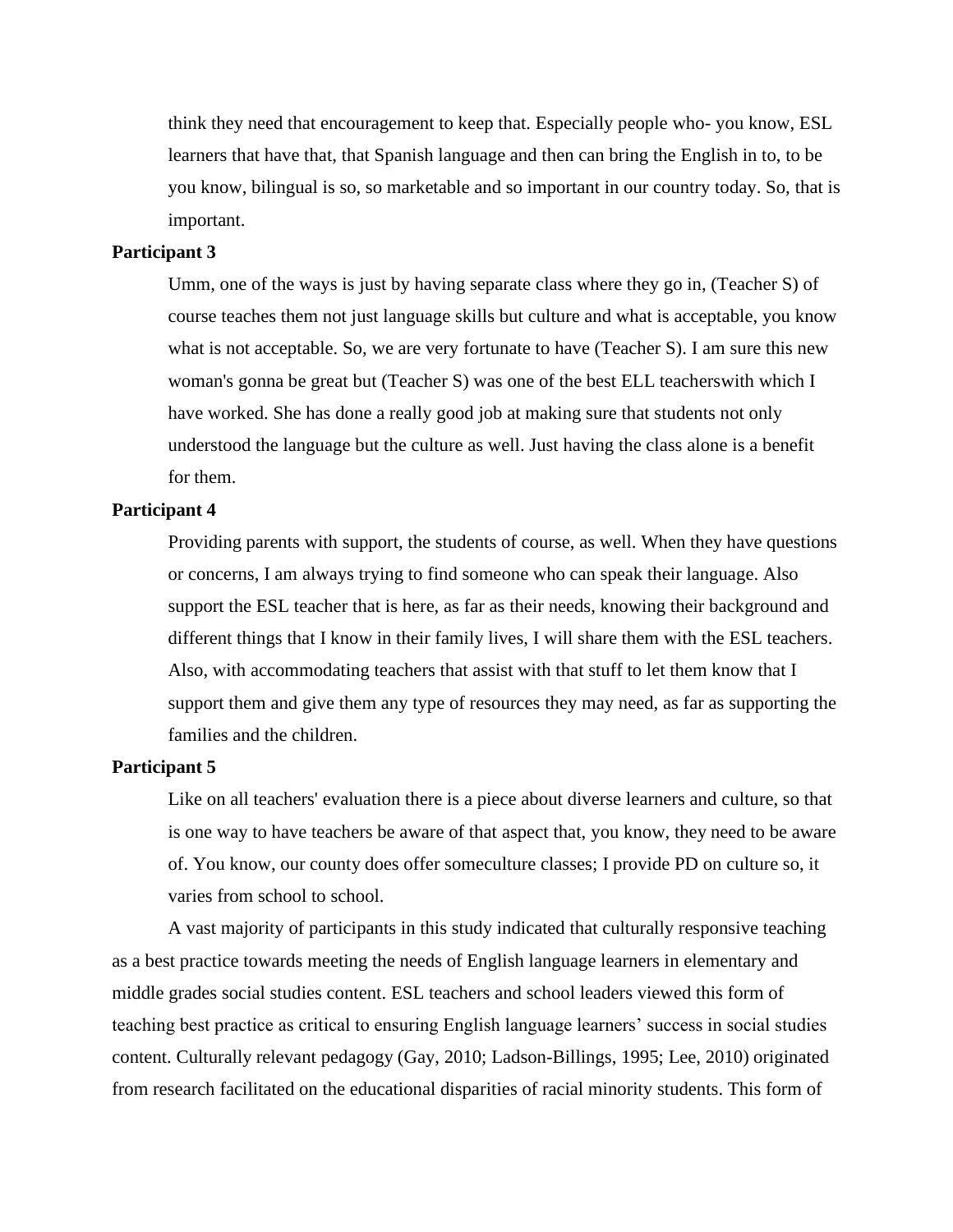teaching emphasizes the importance of inclusive education to make social studies learning experience more relevant and meaningful to those students. It is as an instructional approach to recognize, tap into, and build on those students' home cultural knowledge, which encompasses prior learning, and familiar points of reference. According to Gay (2002) a teacher's ability to contribute "cultural scaffolding" necessitates that educators must have more than a generic cultural comprehension of similarities and differences (p. 11).

He stressed these important areasof focus for English language learners within cultural differences are: (a) English language learners bring an educational background from their native country, and (b) prior learning experiences which serve to build relationships with English language learners who in turn develop a sense of worth within the classroom. The many diverse cultures from which English language learners perceive educators as the final authority and questioning is viewed as dishonorable and disrespectful (Gay, 2000). This study aligns with the data collected by respondents in this study.

ESL teachers and school leaders expressed that resources and collaboration ensured that culturally responsive teaching is implemented across all content. Respondents for multiple school districts indicated that there are different methods to infuse culturally responsive pedagogy such as English language learner's home culture and environment. Culturally responsive teaching is what has been a major aim of school settings to focus on as it aligns with the professional teaching standards and evaluations.

#### **Conclusion**

In conclusion, implications for change include an increased emphasis on mainstream teachers and school leaders receiving training on best practices for teaching ESL students and cultural awareness. School districts should implement and focus on culturally relevant pedagogy to address the needs of these students. Additional support could be provided to ESL teachers and school leaders in reaching English language learners in elementary and middle grades social studies content by increasing the opportunities to collaborate with mainstream teachers on lesson and unit planning. There should also be a focus and resources provided to implement these changes to provide a sense of stability and consistency for English language learners to succeed. Educational learning environments need to be facilitated that are positive and conducive for English language learners. This can be accomplished by recognizing their culture through programs and events in the school setting. Programs should also work more to support not only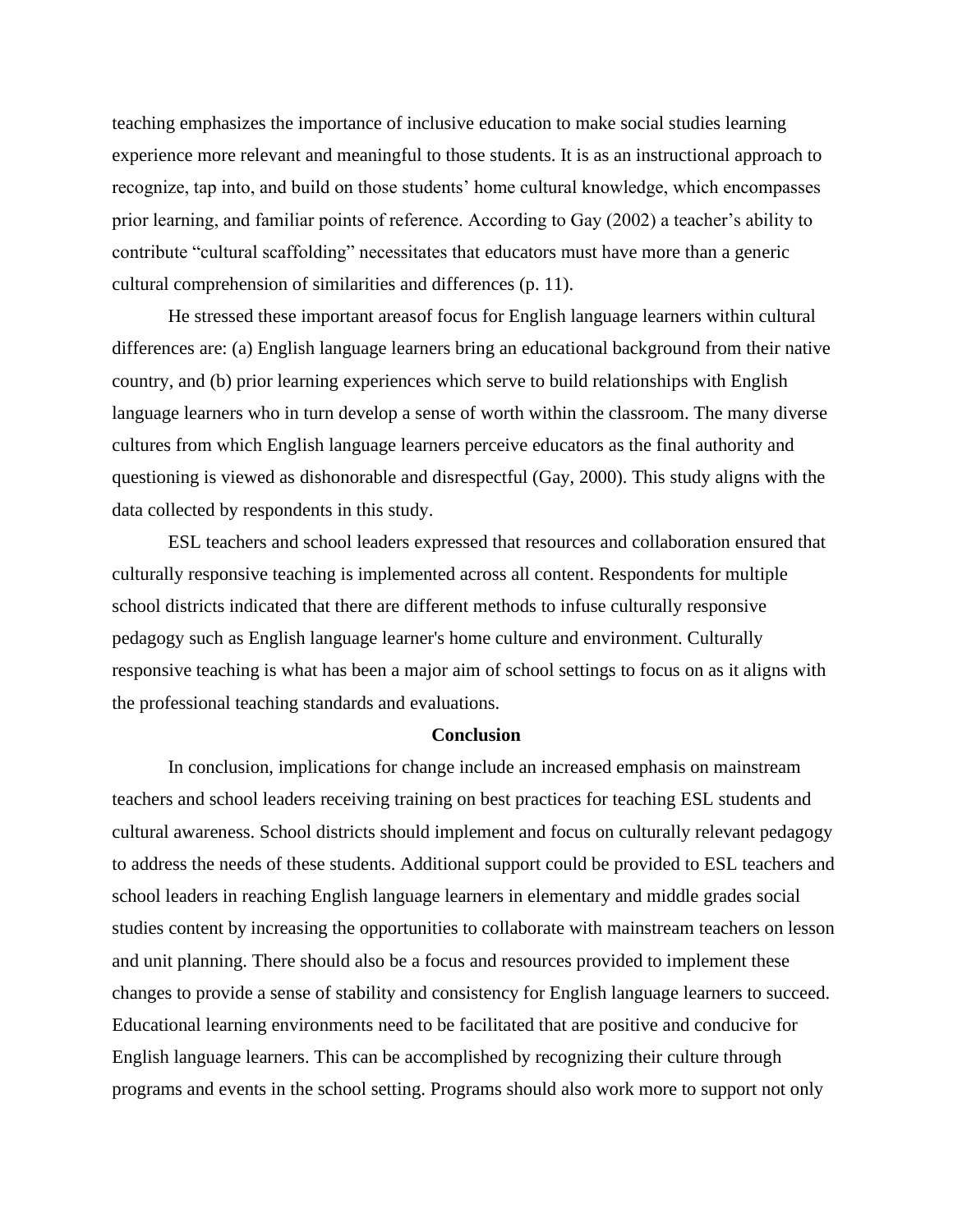ESL teachers and school leaders but also the diverse communities' English language learners are coming from. Most importantly time must be set aside to build relationships with families of English language learners to convey expectations for social studies and civic engagement. Lastly, culturally relevant pedagogical training must also be facilitated with collaboration specifically between ESL teachers, mainstream teachers, and school leaders. There must be a significant increase in opportunities for mainstream teachers to gain knowledge about assessing English learners in elementary and middle grades studies content. They should be made to feel welcome in the environment through acknowledgement. In addition, advisement and direction should come from language experts and researchers. This will enable school districts to identify areas and assess needs in literacy to ensure they are appropriate and equitable for English language learners.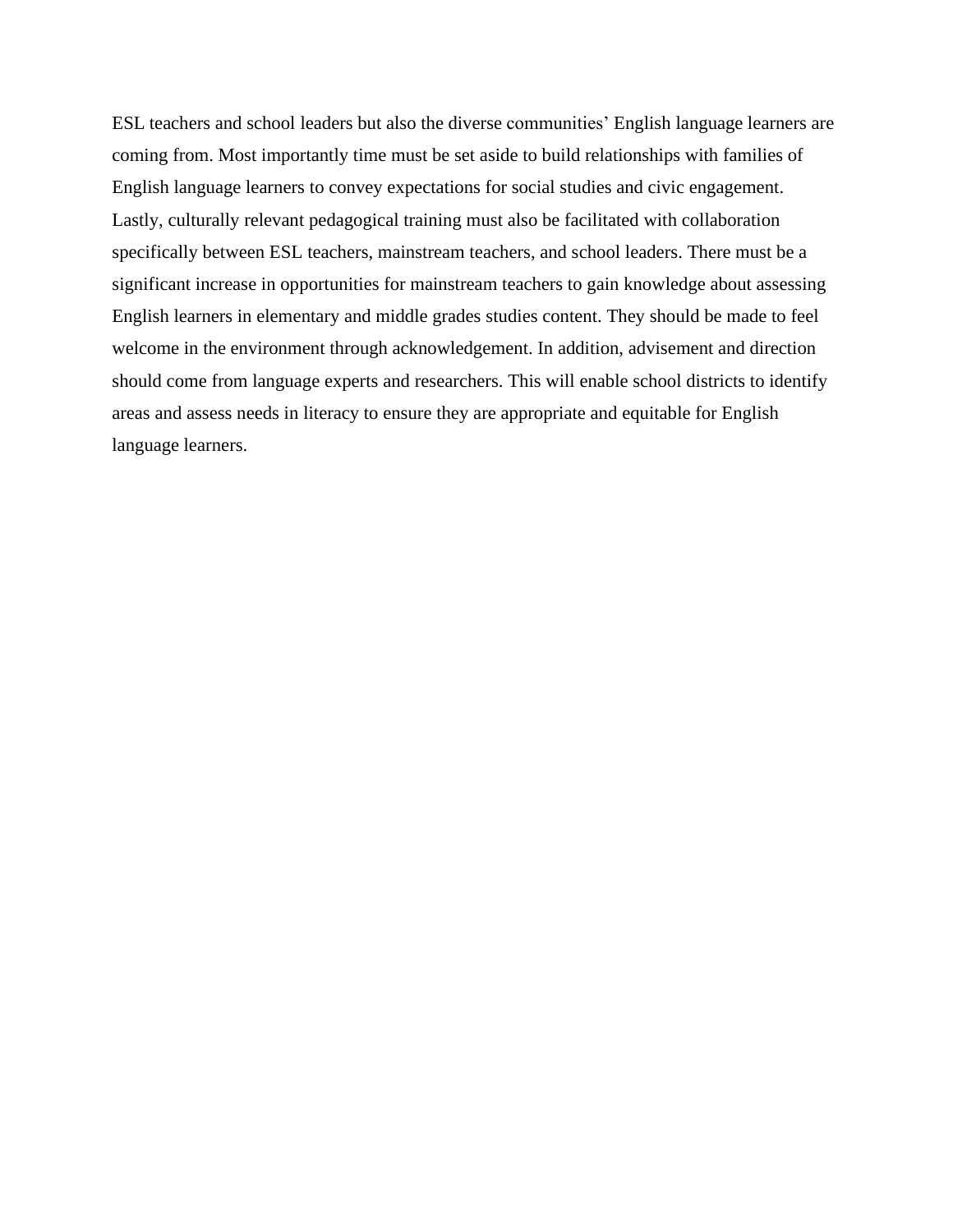#### References

- Almarza, D. J. Contexts Shaping Minority Language Students' Perceptions of AmericanHistory." *Journal of Social Studies Research 25*(2) (2001): 4-22. <http://www.thejssr.com/>
- Amaral, O. M., & Garrison, L. (2007). Developing skills for English learners through social sciences. *Multicultural Education, 14*(4), 28-30.
- An, S. (2009). Learning US history in an age of globalization and transnational migration. *Journal of Curriculum Studies, 41*(6), 763-787. doi: 10.1080/00220270903095993
- Bashir, M., Afzal, M. T., & Azeem, M. (2008). Reliability and Validity of Qualitative and Operational Research Paradigm. *Pakistan Journal of Statistics and Operation Research, 4*(1), 35-45. https://doi.org/10.18187/pjsor.v4i1.59
- Birt, L., Scott, S., Cavers, D., Campbell, C., & Walter, F. (2016). Member checking: a tool to enhance trustworthiness or merely a nod to validation? *Qualitative Health Research, 26*(13), 1802-1811. https://doi.org/10.1177/1049732316654870
- Busey, C. L. (2013). *The Latina/o student's experience in social studies: A phenomenological study of eighth-grade students* (Doctoral dissertation). Retrieved from [http://etd.fcla.edu/CF/CFE0004825/Christopher\\_Busey\\_Dissertation.pdf](http://etd.fcla.edu/CF/CFE0004825/Christopher_Busey_Dissertation.pdf)
- Callahan, R. M., Muller, C., & Schiller, K. S. (2008). Preparing for Citizenship: Immigrant high school students' curriculum and socialization. *Theory and research in social education, 36*(2), 6–31. https://doi.org/10.1080/00933104.2008.10473365
- Callahan, R., Muller, C., & Schiller, K. (2010). Preparing the Next Generation for Electoral Engagement: Social Studies and the School Context. *American Journal of Education* (Chicago, Ill.). 116. 525-556. 10.1086/653627.
- Carcary, M. (2009). The Research Audit Trial Enhancing Trustworthiness in Qualitative Inquiry, *The Electronic Journal of Business Research Methods*, *7*(1), 11-24.
- Cho, H. (2011). Transformation and agency: Participatory action research with bilingual undergraduates. In K. Davis (Ed.), *Critical qualitative research in second language studies: Agency and advocacy* (pp. 297-329). Greenwich, CT: Information Age.
- Cho, S., & Reich, G. A. (2008). New immigrants, new challenges: High school social studies teachers and English language learner instruction. *Social Studies, 99*(6), 235-242.
- Choi, Y. (2013). Teaching social studies for newcomer English language learners: Toward culturally relevant pedagogy. *Multicultural Perspectives*, *15*(1), 12–18.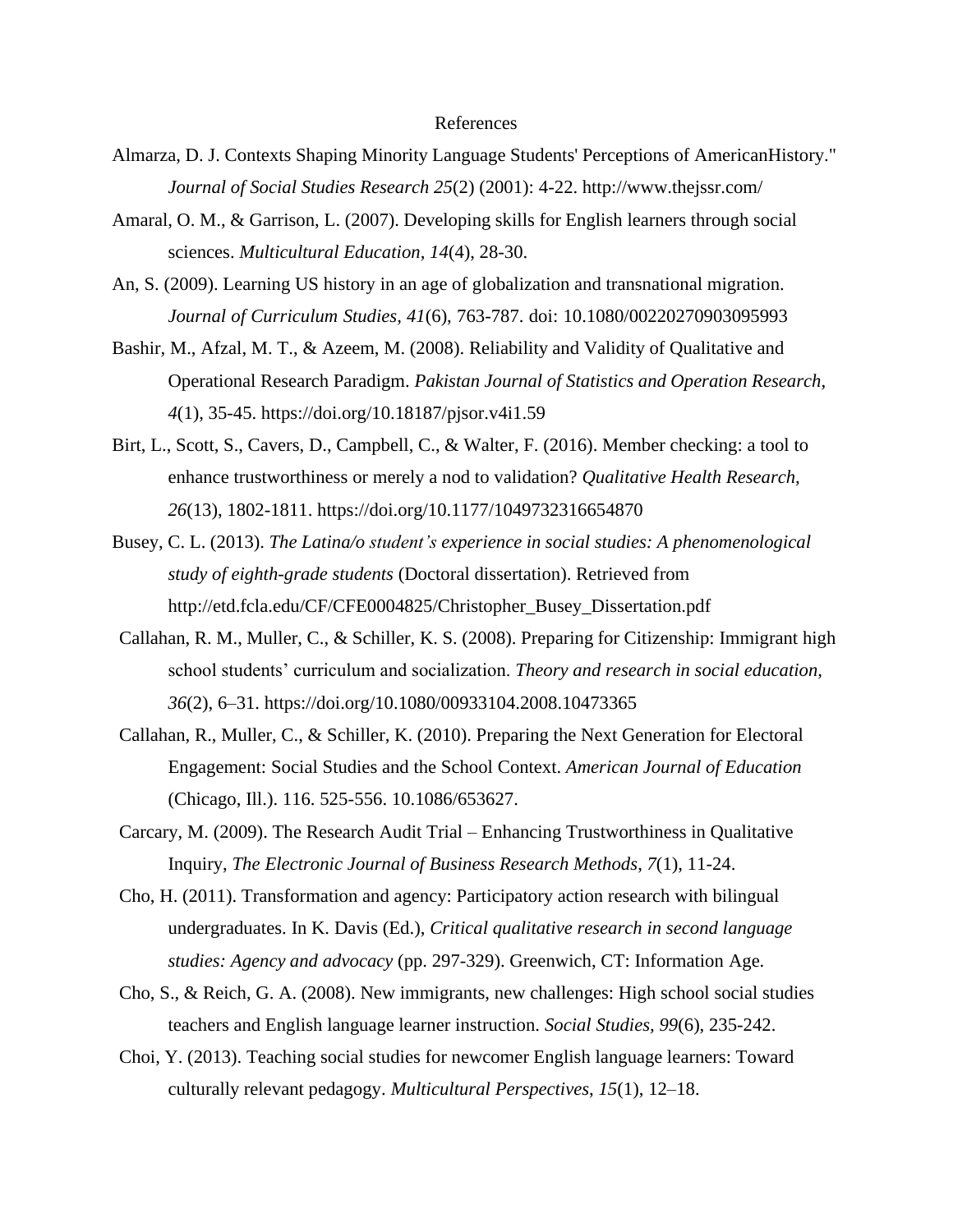- Compton, T. N. (2018). Access to culturally responsive teaching for English language learners: mainstream teacher perceptions and practice on inclusion." *Electronic Theses and Dissertations.* Paper 2949.
- Creswell, J., & Miller, D. (2000). Determining validity in qualitative inquiry. *Theory into Practice*, *39*(3), 124-130.
- Creswell, J. W. & Poth, C.N. (2018). *Qualitative inquiry & research design: Choosing among five approaches.* Los Angeles: SAGE Publications.
- Cruz, B.C. & Thornton, S.J. (2013). *Teaching social studies to English language learners.* New York: Routledge.
- Cummins, J. (1986). Empowering minority students: A framework for intervention. *Harvard Educational Review, 56*(1)*,* 18-36
- Duff, P. (2001). Language, literacy, content, and pop culture: Challenges for ESL students in mainstream courses. *Canadian Modern Language Review*. *58*(1)*,* 103-132.
- Epstein, T. L. (2000). Adolescents' Perspectives on Racial Diversity in U. S. History: Case Studies from an Urban Classroom. *American Educational Research Journal, 37*(1), 185- 214.
- Epstein, T. L. (2009). *Interpreting national history: Race, identity, and pedagogy in classroom and communities.* New York, NY: Routledge.
- Fang, Z., Schleppegrell, M. J., & Cox, B. E. (2006). Understanding the Language Demands of Schooling: Nouns in Academic Registers. *Journal of Literacy Research*, *38*(3), 247-273. doi.org/10.1207/s15548430jlr3803\_1
- Fitchett P. G., & Heafner T. L. (2010). A National Perspective on the Effects of High-Stakes Testing and Standardization on Elementary Social Studies Marginalization, *Theory & Research in Social Education, 38*(1), 114-130, doi: 10.1080/00933104.2010.10473418
- Fossey, E., Harvey, C., McDermott, F., & Davidson, L. (2002). Understanding and evaluating qualitative research. *Australian and New Zealand Journal of Psychiatry*, *36*(6), 717-732.
- Gay, G. (2000). *Culturally responsive teaching: Theory, research, and practice*. New York, NY: Teachers College Press.
- Gay, G. (2002). Preparing for Culturally Responsive Teaching. *Journal of Teacher Education, 5*3(2), 106–116. https://doi.org/10.1177/0022487102053002003
- Gay, G. (2010). *Culturally Responsive Teaching: Multicultural Education Series* Teachers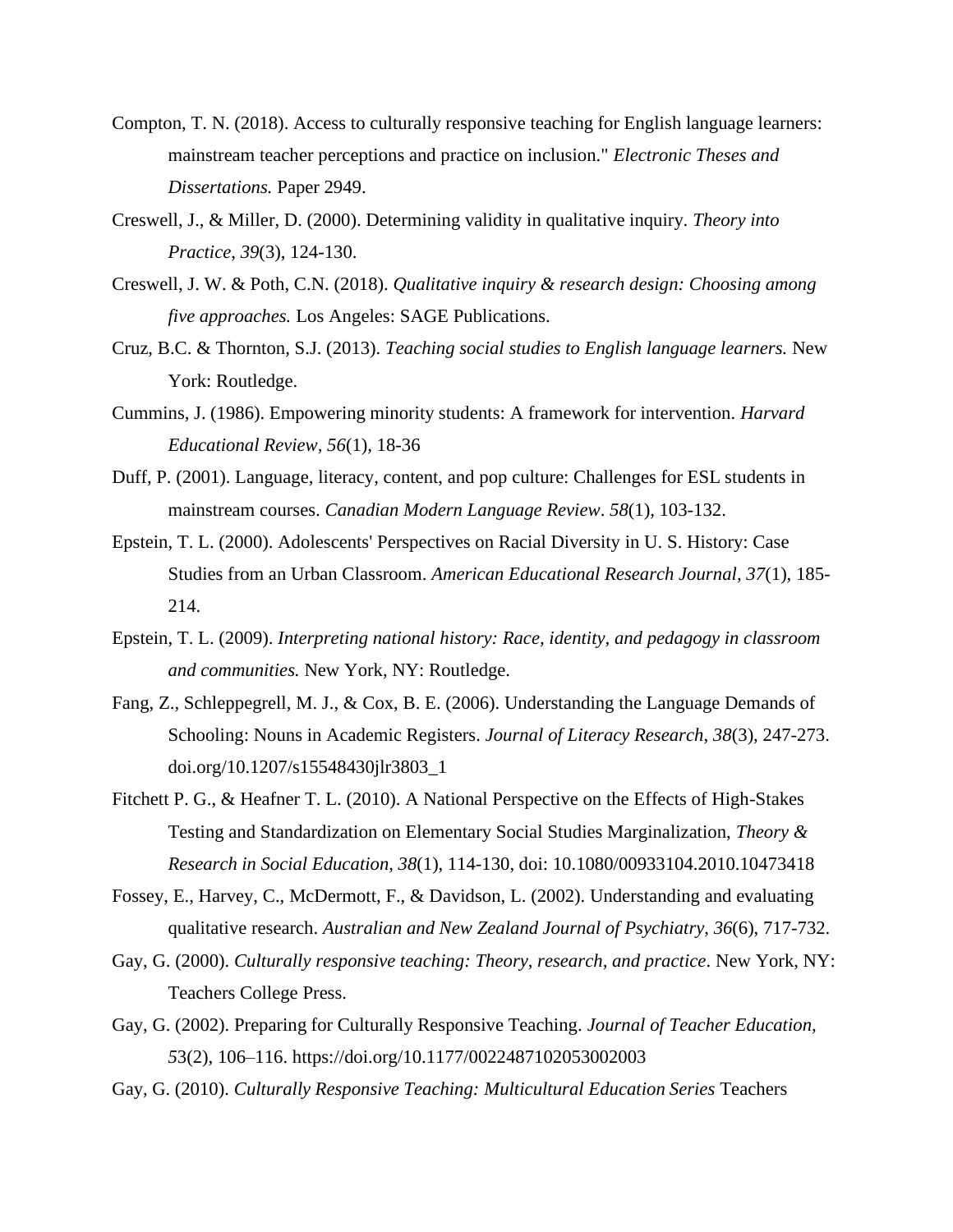College Press.

- Grant, S. G. (2003). *History lessons: Teaching, learning and testing in U.S. high school classrooms*. Mahweh, NJ: Lawrence Erlbaum Publishers.
- Heafner, T. L., & Plaisance, M. P. (2016). Exploring how institutional structures and practices influence English learners' opportunity to learn social studies. *Teachers College Record*, *118*(8), p. 1-36.
- Heritage, M., Walqui, A., & Linquanti, R. (2015). *English language learners and the new standards: Developing language, content knowledge, and analytical practices in the classroom.* Cambridge: Harvard Education Press.
- Hsieh, H., & Shannon, S. (2005). Three approaches to qualitative content analysis. *Qualitative Health Research*, *15*(9), 1277-1288.
- Irizarry, J. G., & Antrop-González, R. (2007). RicanStructing the discourse and promoting school success: Extending a theory of culturally responsive pedagogy for diasporicans*. Centro Journal, 19*(2), 37–59. doi:10.1891/15404153.6.4.172
- Janzen, J. (2008). Teaching English language learners in the content areas*. Review ofEducational Research, 78*(4), 1010-1038. doi: 10.3102/0034654308325580
- Jimenez-Silva, M., Hinde, E., & Hernandez, N. J. (2013). How are teachers of social studies addressing the needs of English language learners in their classrooms? In J. Passe & P. G. Fitchett (Eds.), *The status of social studies: Views from the field* (pp. 275-286). Charlotte, NC: Information Age Publishing.
- Ladson-Billings, G. (1995). Multicultural teacher education: Research, practice and policy. In J. A. Banks & C.A. McGee Banks (Eds.), *Handbook of research on multicultural education* (pp. 747-761). New York, NY; Random House.
- Lazarin, M. (2014). *Testing overload in America's schools*. Washington, DC: Center for American Progress.
- Lee, J.S. (2010). Culturally Relevant Pedagogy for Immigrant Children and English Language Learners. *Yearbook of the National Society for the Study of Education*, *109*(2),453-473.
- Levine, P., Lopez, M., & Marcelo, K. (2008). *Getting narrower at the base: The American curriculum after NCLB)*. Medford, MA: CIRCLE (The Center for Information and Research on Civic Learning and Engagement).

Levy, S. A. (2014). Heritage, history, and identity. *Teachers College Record, 116*(6), 1-34*.*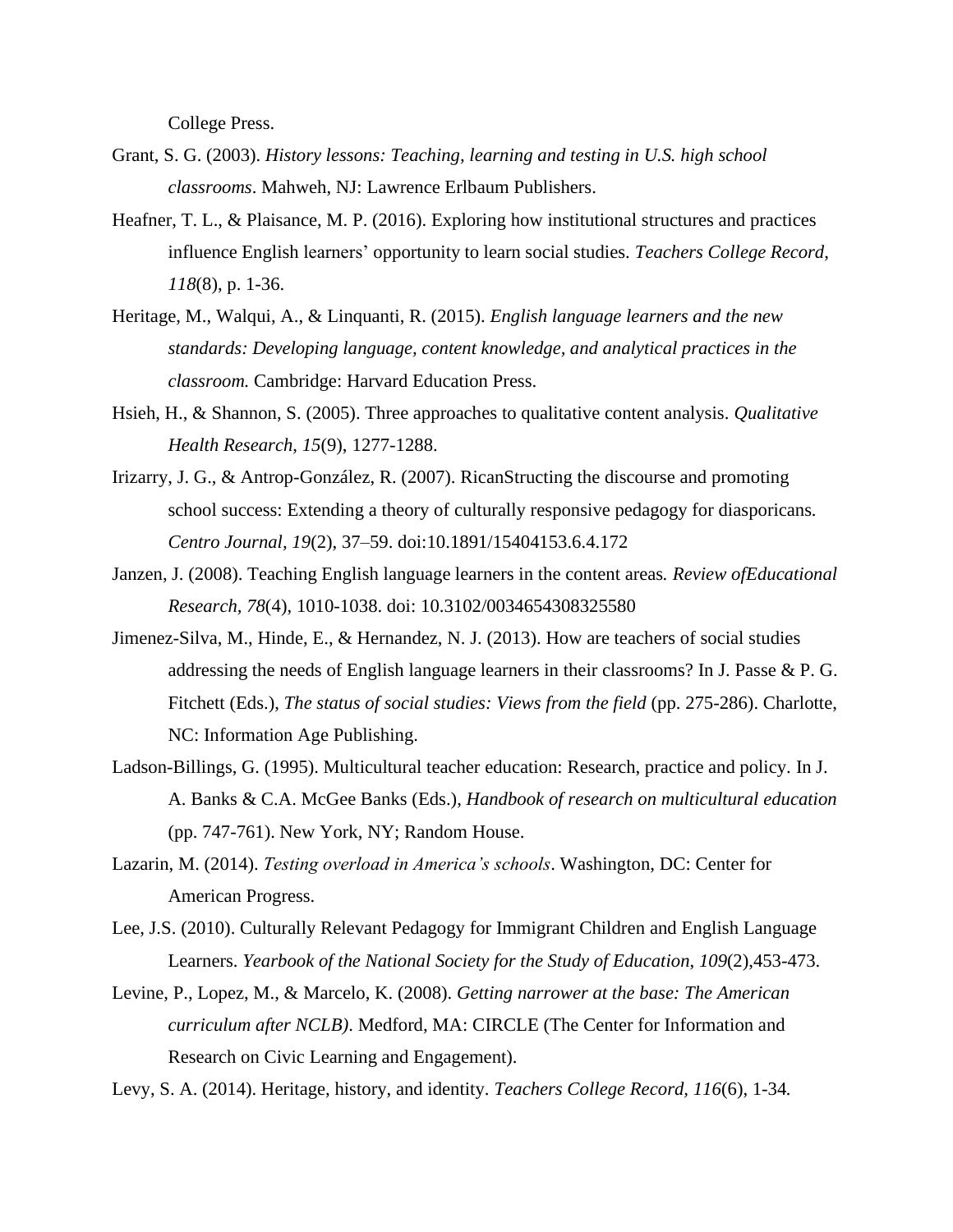- Lietz, C., & Zayas, L. (2010). Evaluating qualitative research for social work practitioners. *Social Work, 11*(2), 188-202.
- Lucas, T., & Villegas, A. M. (2010). The missing piece in teacher education: The preparation of linguistically responsive teachers. *Yearbook of the National Society for the Study of Education, 109*(2), 297–318.
- Maxwell, J. (2008). Designing a qualitative study. In L. Bickman, & D. Rog, *The SAGE handbook of applied social research methods* (pp. 214-253). Los Angeles, CA: SAGE Publications.
- McFarland, J., Hussar, B., de Brey, C., Snyder, T., Wang, X., Wilkinson-Flicker, S., Gebrekristos, S., Zhang, J., Rathbun, A., Barmer, A., Bullock Mann, F., & Hinz, S. (2017). *The Condition of Education 2017* (NCES 2017-144). U.S. Department of Education. Washington, DC: National Center for Education Statistics. Retrieved from https://nces.ed.gov/pubsearch/pubsinfo.asp?pubid=2017144.
- McGuire, M. E. (2007). What Happened to Social Studies? The Disappearing Curriculum. *Phi Delta Kappan, 88*(8), 620–624.
- Moll, L. C., Amanti, C., Neff, D., & Gonzalez, N. (1992). Funds of knowledge for teaching: Using a qualitative approach to connect homes and classrooms. *Theory into Practice*, *31*(2), 132-141. doi:10.1080/00405849209543534
- National Center for Education Statistics (2019). *Common Core of Data chart on ELL population by state and year*; accessed 12/31/2019.
- National Council for the Social Studies. (2013). *National curriculum standards for socialstudies: A framework for teaching, learning, and assessment.* Silver Spring, MD.
- Nieto, S. (2013). *Finding joy in teaching students of diverse backgrounds: Culturally responsive and socially just practices in U.S. classrooms.* Portsmouth, NH: Heinemann.
- Noble, H., & Smith, J. (2015). Issues of validity and reliability in qualitative research. *Evidence-Based Nursing*, *18*(2), 34.
- North Carolina Department of Public Instruction (2018). See disaggregated state graduation data for racial subgroups in 2018.
- No Child Left Behind [NCLB] Act of 2001. (2002). Title I, Part F, Sections 1606, Local use of funds and 1608, quality initiatives. Retrieved October 10, 2008, from <http://www.ed.gov/print/policy/elsec/leg/esea02/pg13.html>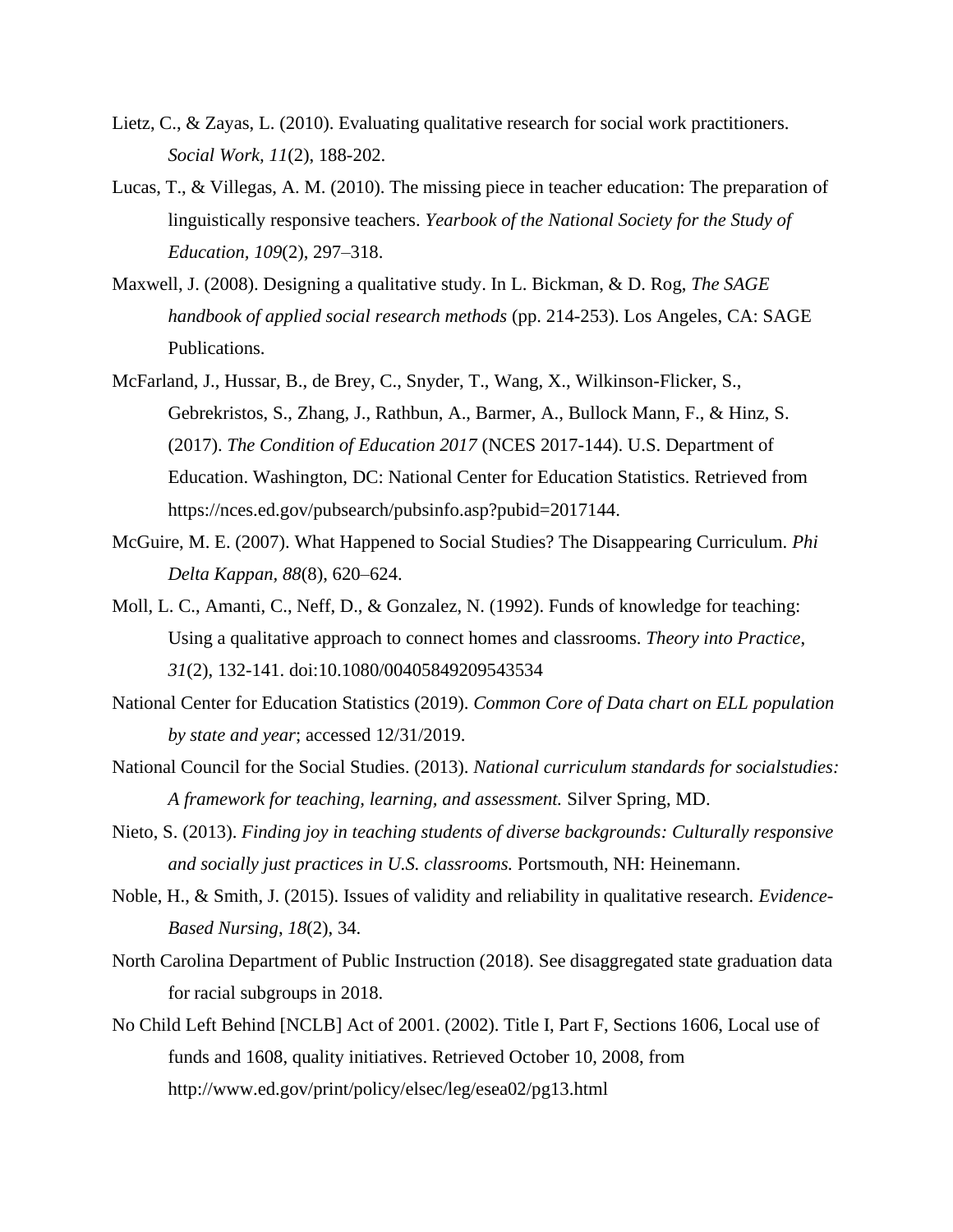- Nuri-Robins, K. Lindsey, R. B. Lindsey, D. B. & Terrell, R. (2012). *Culturally Proficient Instruction: A Guide for People Who Teach*. California. Corwin.
- O'Brien, J. (2009). High school social studies teachers' attitudes toward English language learners. *Social Studies Research and Practice, 4*(2), 36-48.
- O'Brien, J. (2011). The system is broken and it's failing these kids: High school social studies teachers' attitudes towards training for ELLs*. Journal of Social Studies Research*, *35*(1), 22-38. Retrieved from [http://nclive.org/cgi](http://nclive.org/cgi-)bin/nclsm?url[=http://search.proquest.com/docview/866771318?accountid=4315](http://search.proquest.com/docview/866771318?accountid=4315)
- Onwuegbuzie, A., & Leech, N. (2007). A call for qualitative power analyses. *Quality &Quantity*, *41*(1), 105-12.
- Peck, C. L. (2010). It's not like I'm Chinese and Canadian. I am in between: Ethnicity and students' conceptions of historical significance. *Theory & Research in Social Education, 38*(4), 574-617.
- Ponterotto, J. (2005). Qualitative research in counseling psychology: A primer on research paradigms and philosophy of science. *Journal of Counseling Psychology*, *52*(2), 126-136.
- QRS International. (2017). What is NVivo? Retrieved from [www.qrsinternational.com/nvivo/what-is-nvivo](http://www.qrsinternational.com/nvivo/what-is-nvivo)
- Ramirez, P., & Jaffee, A. T. (2016). Culturally responsive active citizenship education for newcomer students: A Cross-State Case study of two teachers in Arizona and New York. *International Journal of Multicultural Education, 18*(1), 45-67.
- Samson, J. F., & Collins, B. A. (2012). Preparing all teachers to meet the needs of English language learners: *Applying research to policy and practice for teacher effectiveness*. Retrieved from https://cdn.americanprogress.org/wpcontent/uploads/issues/2012/04/pdf/ell\_report.pdf
- Shenton, A. K. (2004). Strategies for Ensuring Trustworthiness in Qualitative Research Projects. *Education for Information, 22*(2), 63-75.
- Simon, M., & Goes, J. (2013). Scope, limitations, and delimitations. *Dissertation and scholarly research: Recipes for success.* Seattle, WA: Dissertation Success LLC